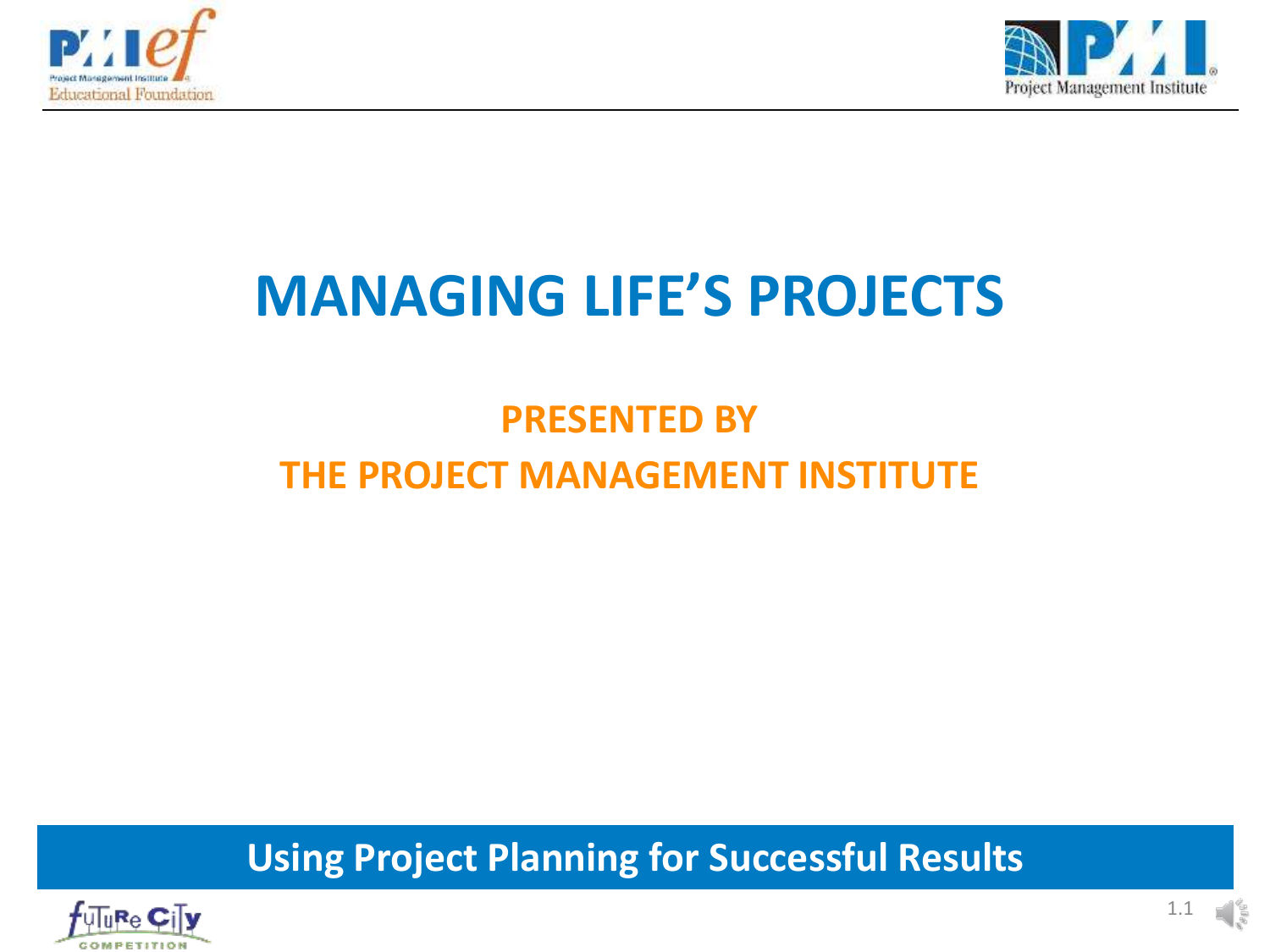

### • **Project Management Institute**

- The PMI is an international organization founded to:
- Promote professional project management principles and techniques;
- Create and deliver an educational program that strengthens local project management professionals' skills;
- Provide world-class PMI certification and training

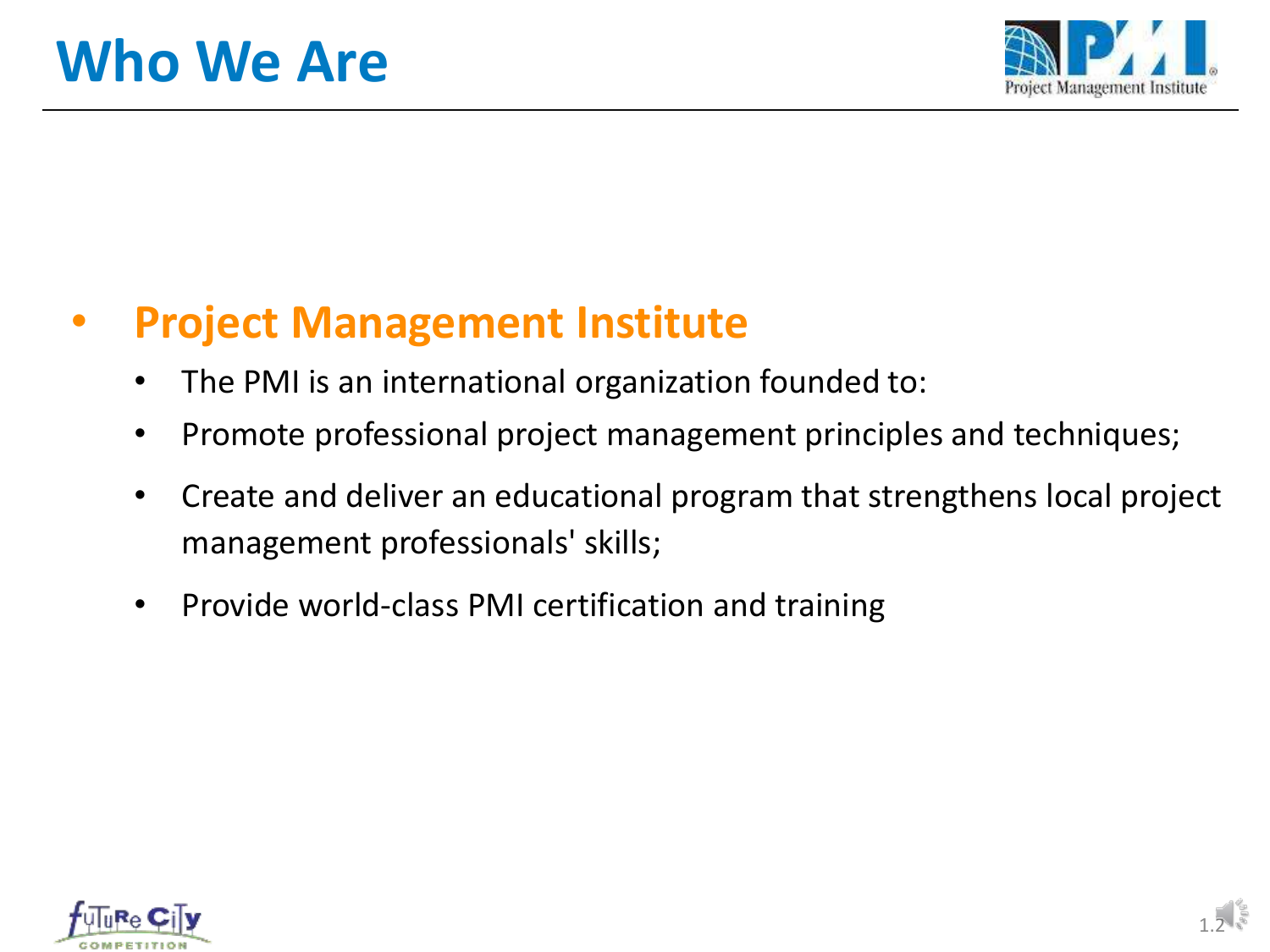# **Managing Projects**



### **Terminology**

### Five Process Groups

- Project
- Project management
- Project manager
- Sponsor
- Stakeholder
- Initiating (Define)
- Planning (Plan)
- Executing (Do)
- Monitoring & Controlling (Checkins; Monitor Progress)
- Closing (Review)

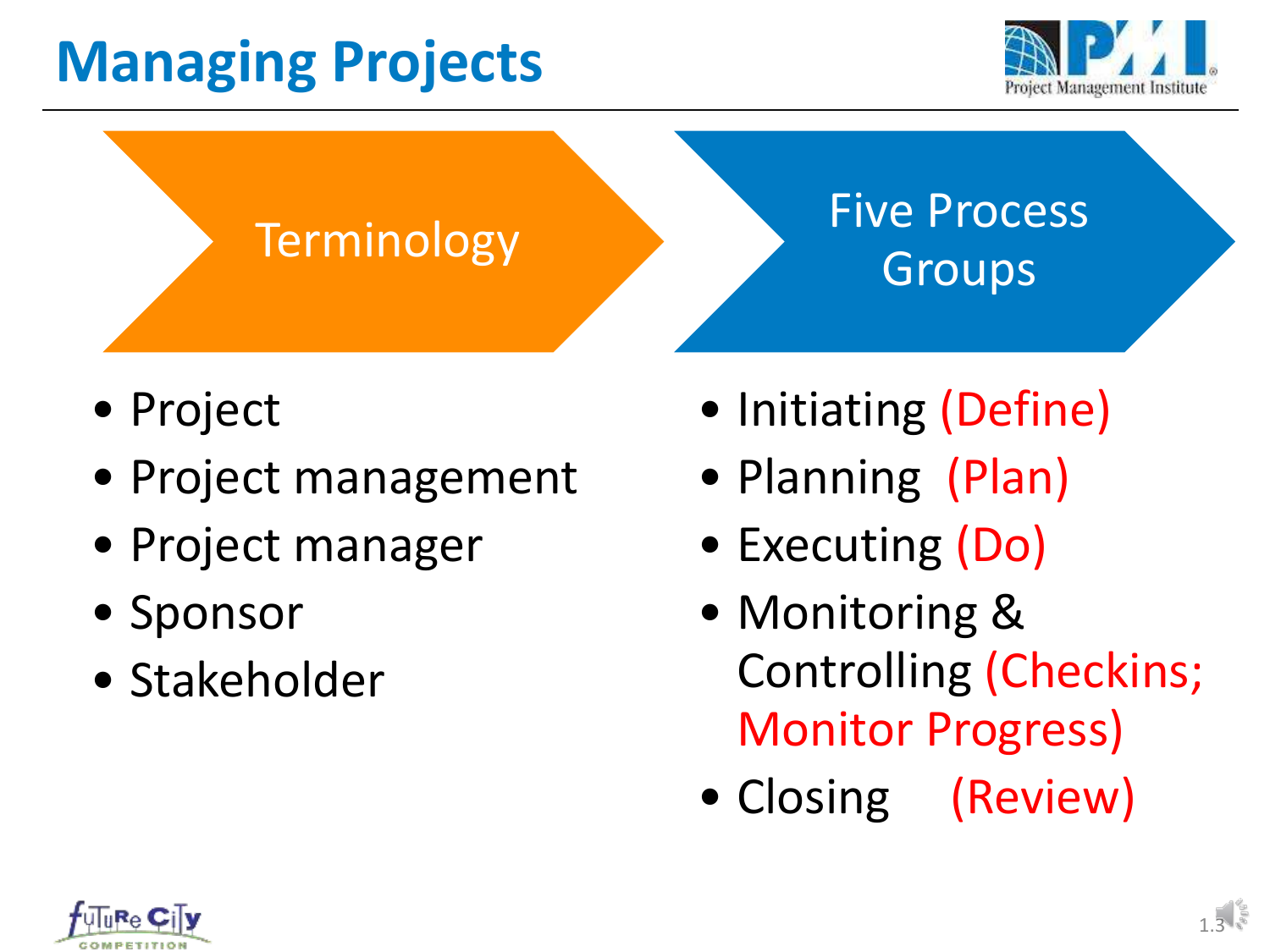# **Characteristics of a Project**



- It has a beginning and an end
- It creates a unique end result
- Projects involve:
	- People
	- Time
	- Budget
	- Interrelated tasks
- A project is not
	- Simple enough to be accomplished without a plan
	- Regular, repeated, routine work
	- An activity that has no result

### **A project is temporary, and it produces something.**

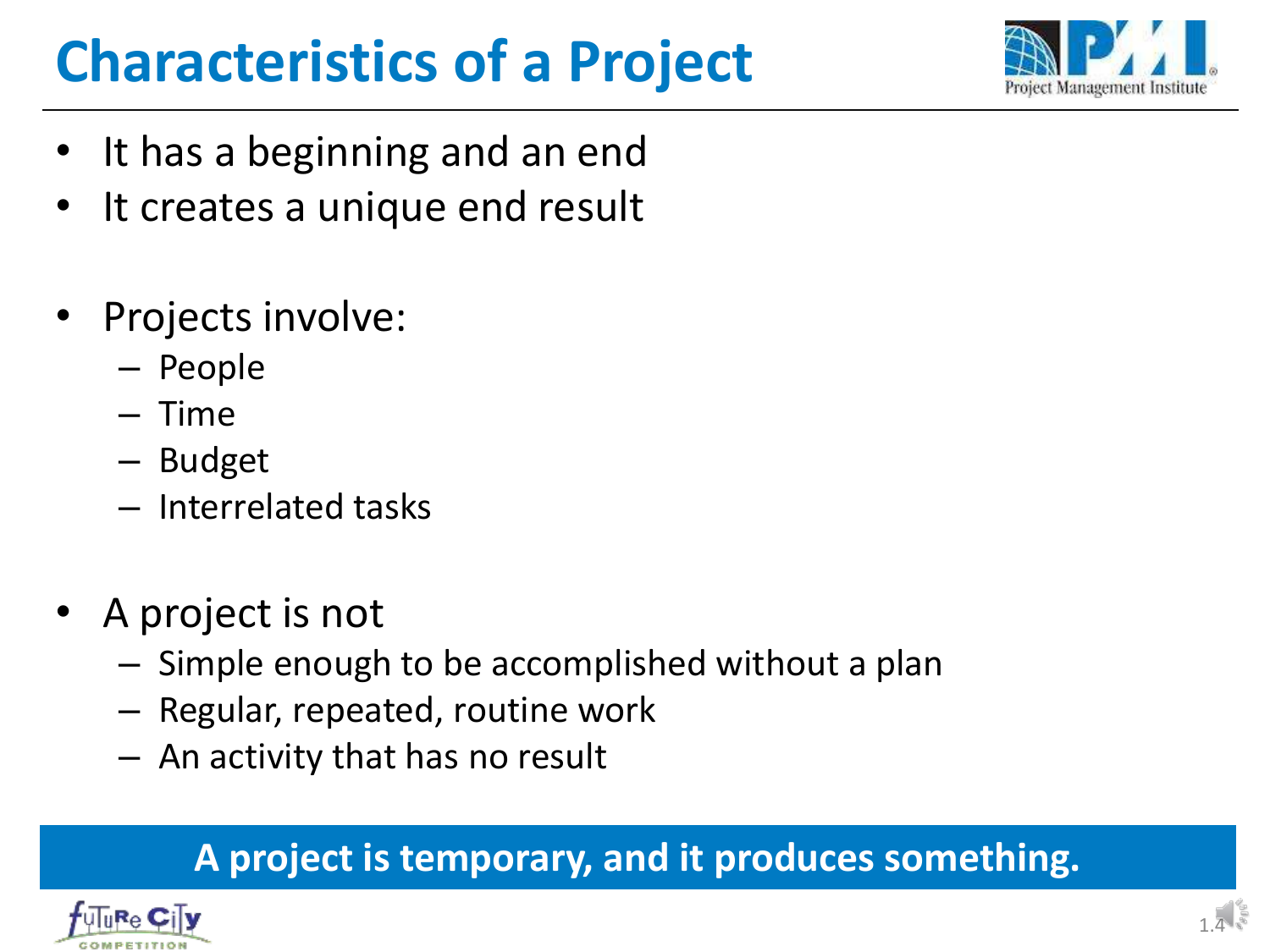

| <b>Projects</b>              | <b>Not Projects</b>             |
|------------------------------|---------------------------------|
| Moving into a new home       | Listening to a weather report   |
| Writing a research paper     | Brushing your teeth every night |
| Preparing and serving a meal | Answering the telephone         |

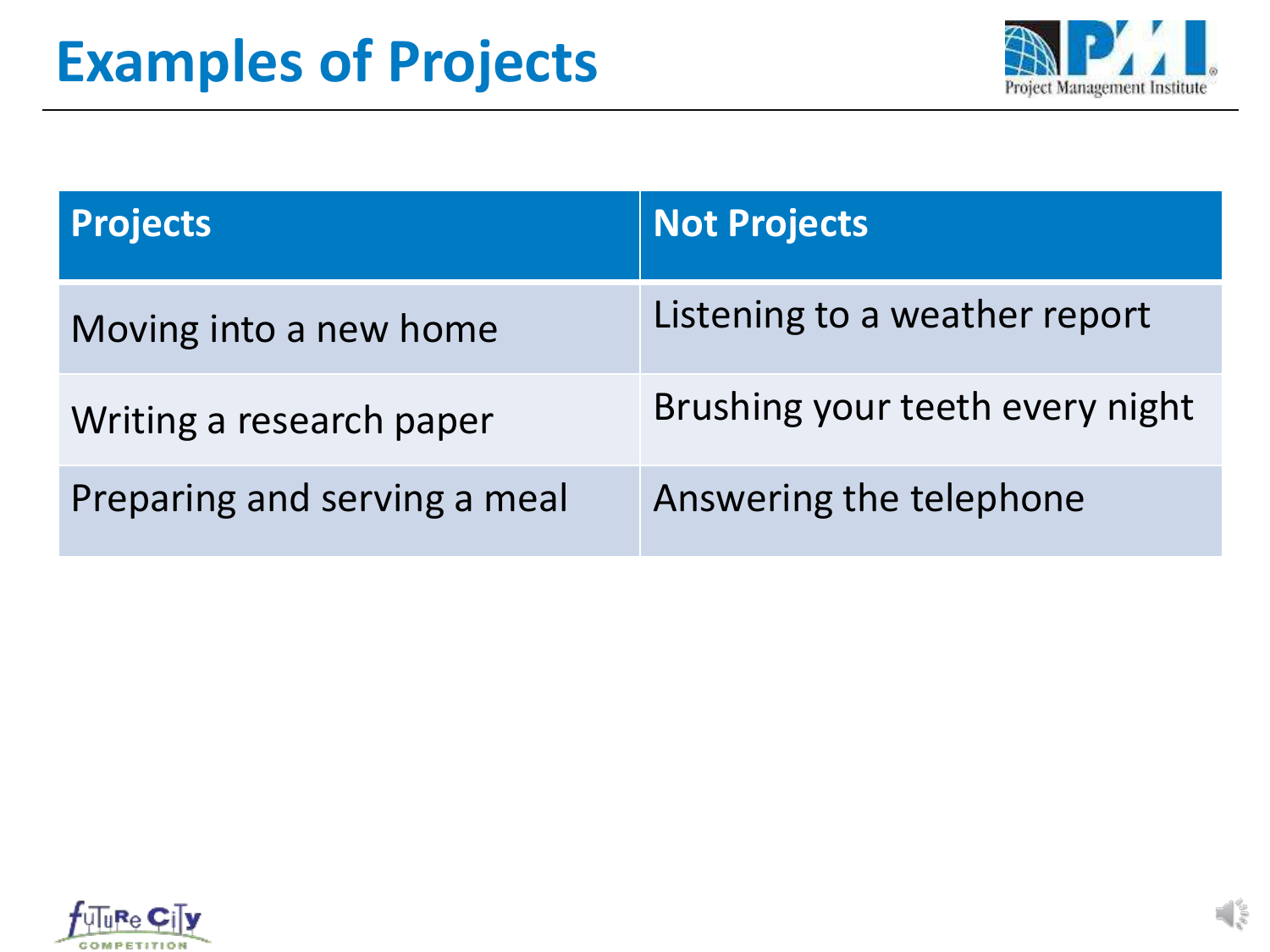## **Project Manager**



For Business Projects:

- The Project Manager is in charge of the project
- The Project Manager should
	- Plan the project
	- Make sure the project follows the plan
	- Respond to changes
	- Communicate with everyone involved

For Future City: (You decide what works best for your team)

- Entire team develops starting plan
- Teacher or Sponsor may act as project manager; with a student as "deputy" project manager \*OR\*
- Rotate project manager duty between team at different stages of project
	- Lead check-in sessions
	- Ensure plan is followed or modified as needed

#### **Take ownership of your project.**

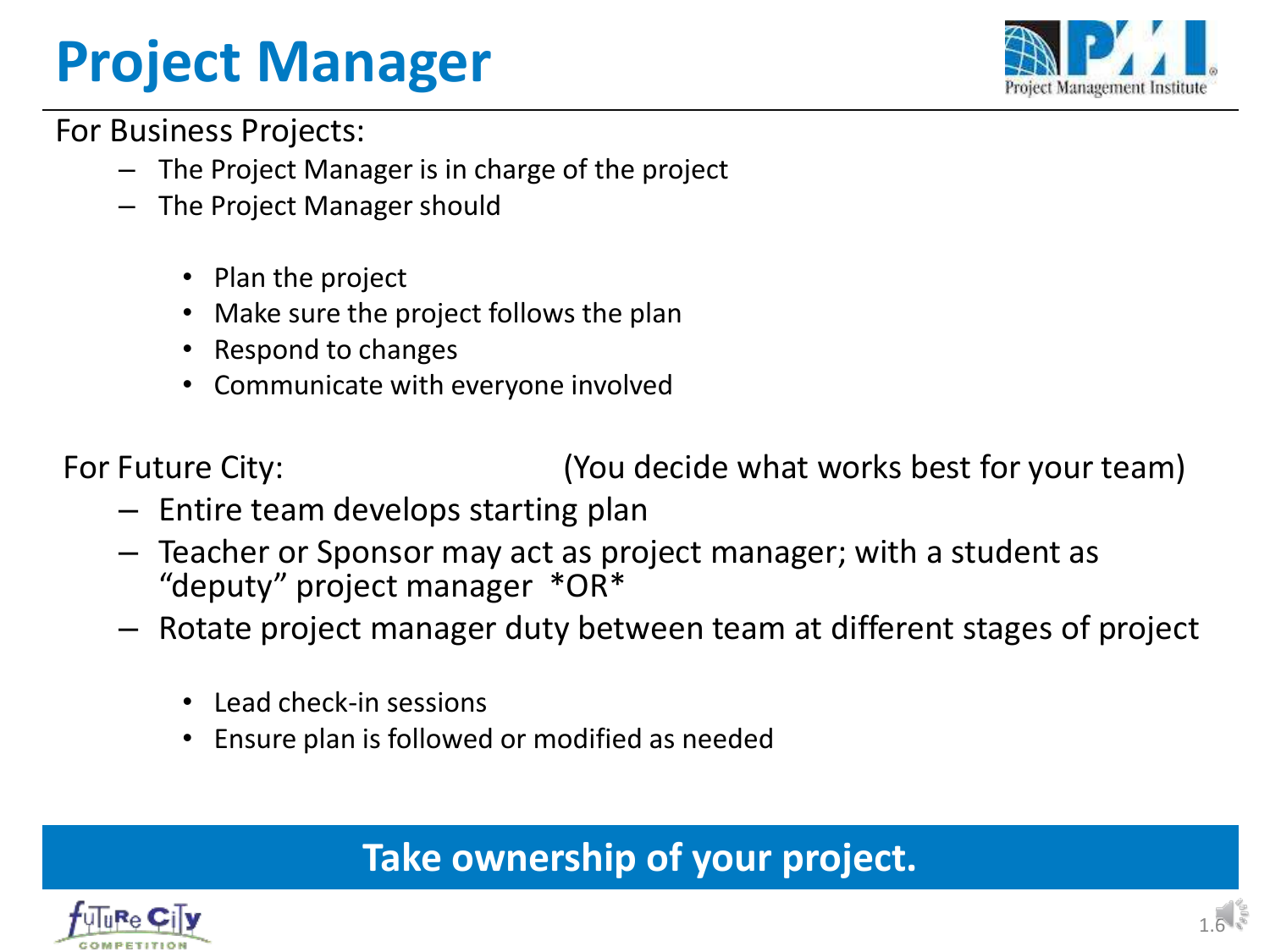## **Project Management**



- An approach to managing and controlling a project
- A set of knowledge, skills, tools, and techniques that help meet a project's goals

**Follow a known approach that makes projects successful.**

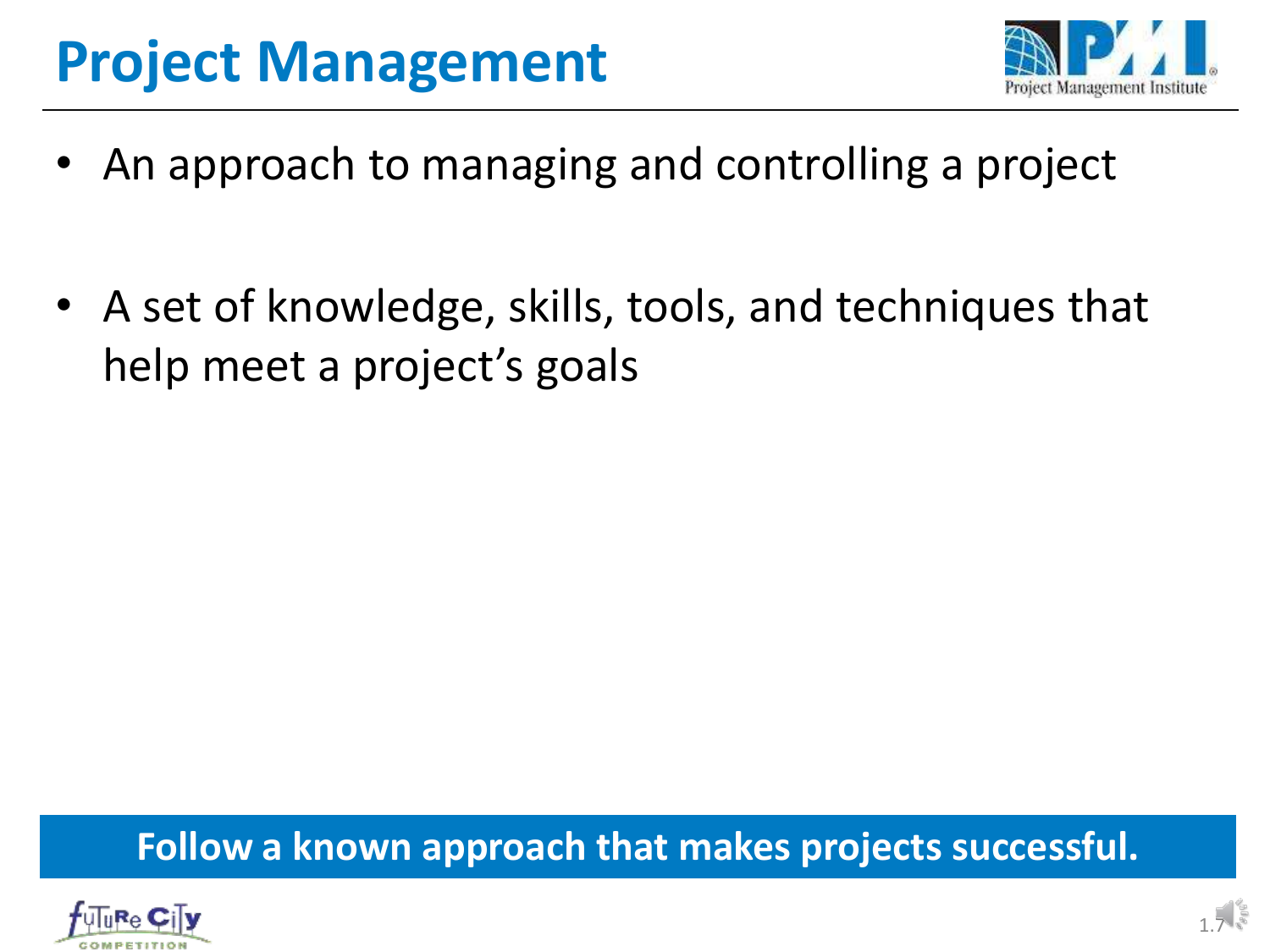## **Sponsor**



- Funds the project
- Might provide other resources
- Oversees the project manager
- Promotes the project
- Future City Examples
	- Teacher
	- Engineering advisor
	- Parent
	- Mentor

#### **Be accountable to someone who cares.**

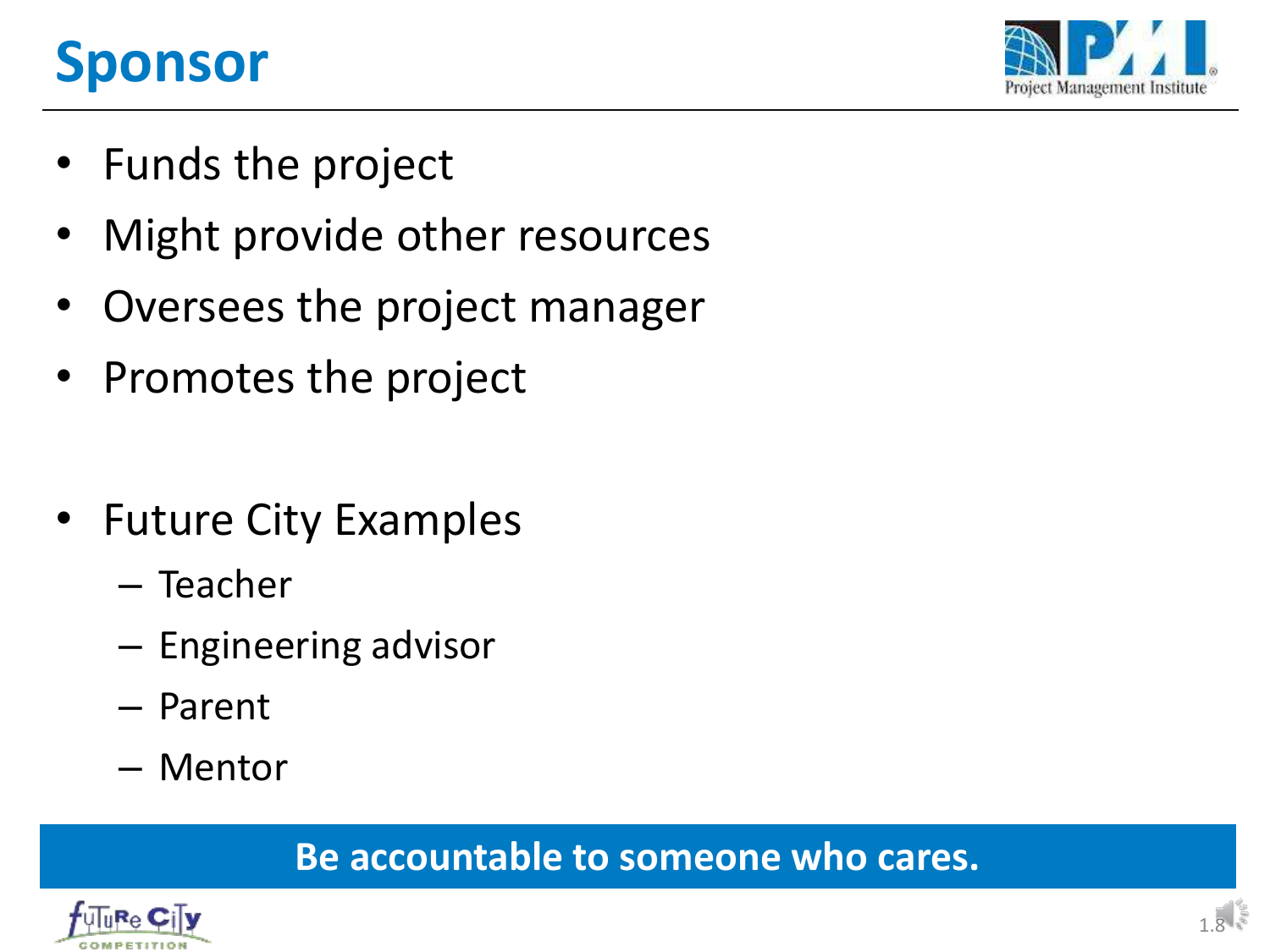## **Stakeholders**



- Can be people or organizations
- Can be involved or just interested in the project
- Can care about the project or the project's result
- Can be in favor of the project or against it



#### **Your project impacts more people than you might think!**

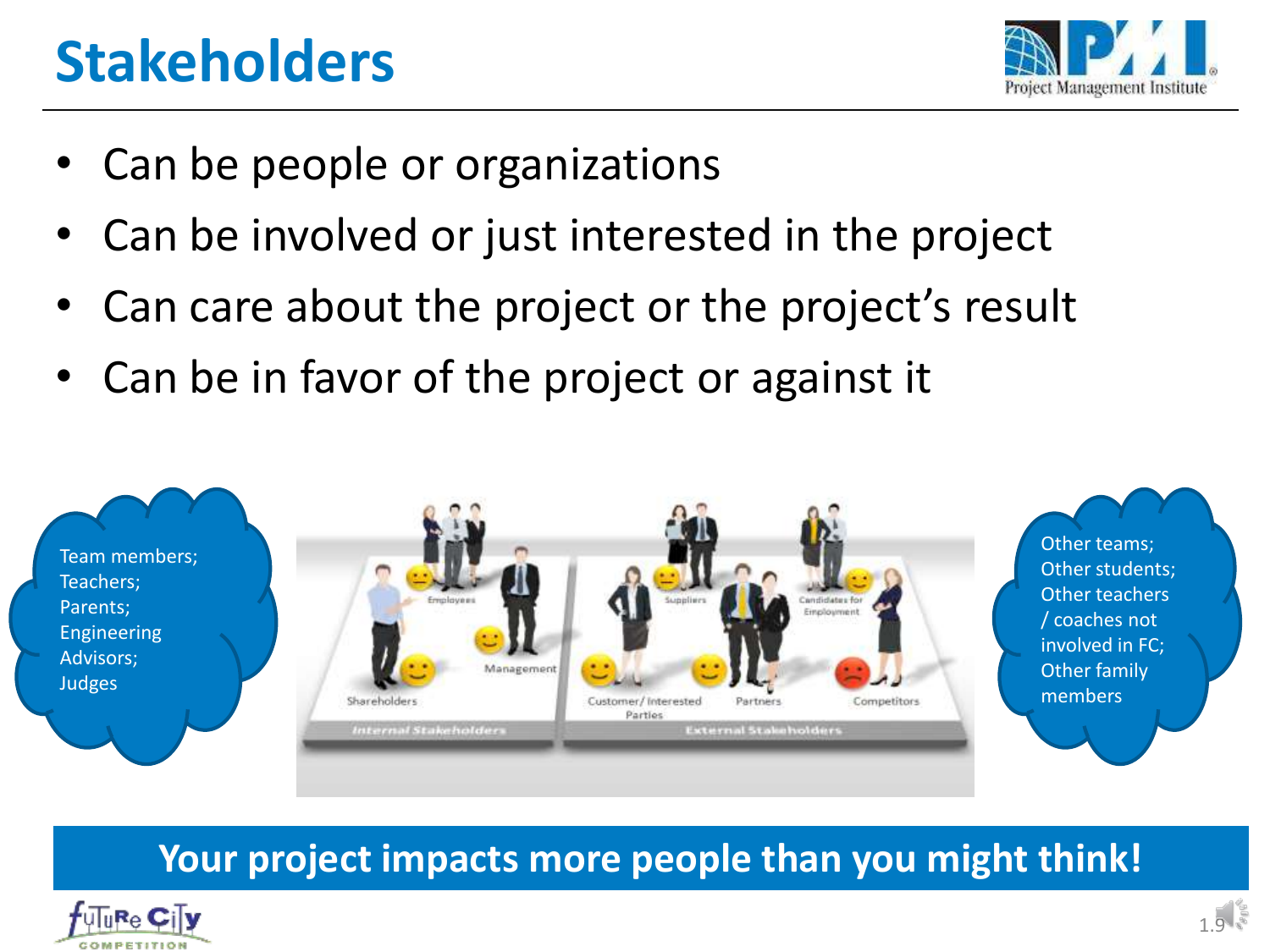# **Managing Projects**



### **Terminology**

### Five Process Groups

- Project
- Project management
- Project manager
- Sponsor
- Stakeholder
- Initiating (Define)
- Planning (Plan)
- Executing (Do)
- Monitoring & Controlling (Checkins; Monitor Progress)
- Closing (Review)

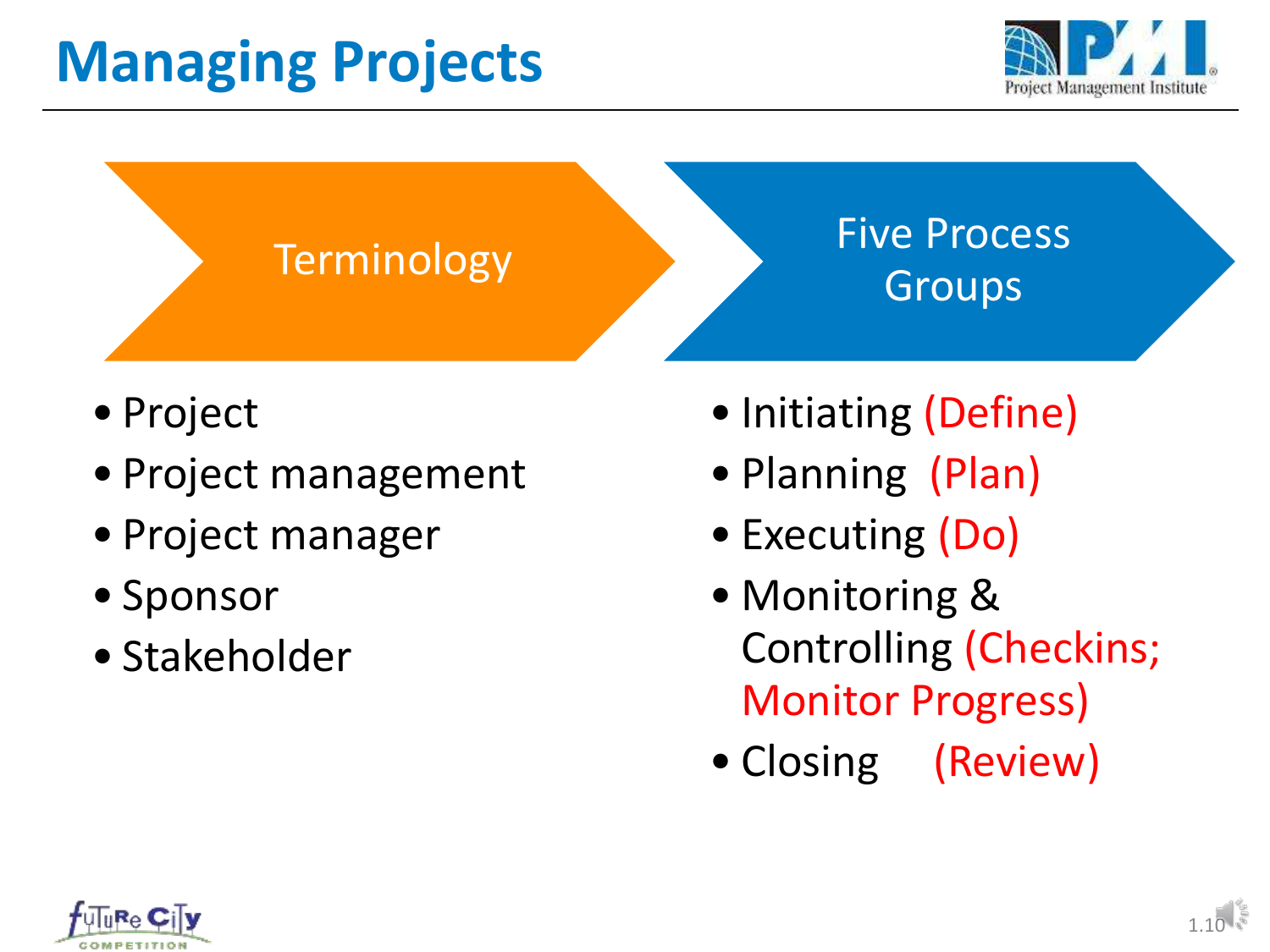### **Process Groups**





#### **Next, we will talk more about each process group.**

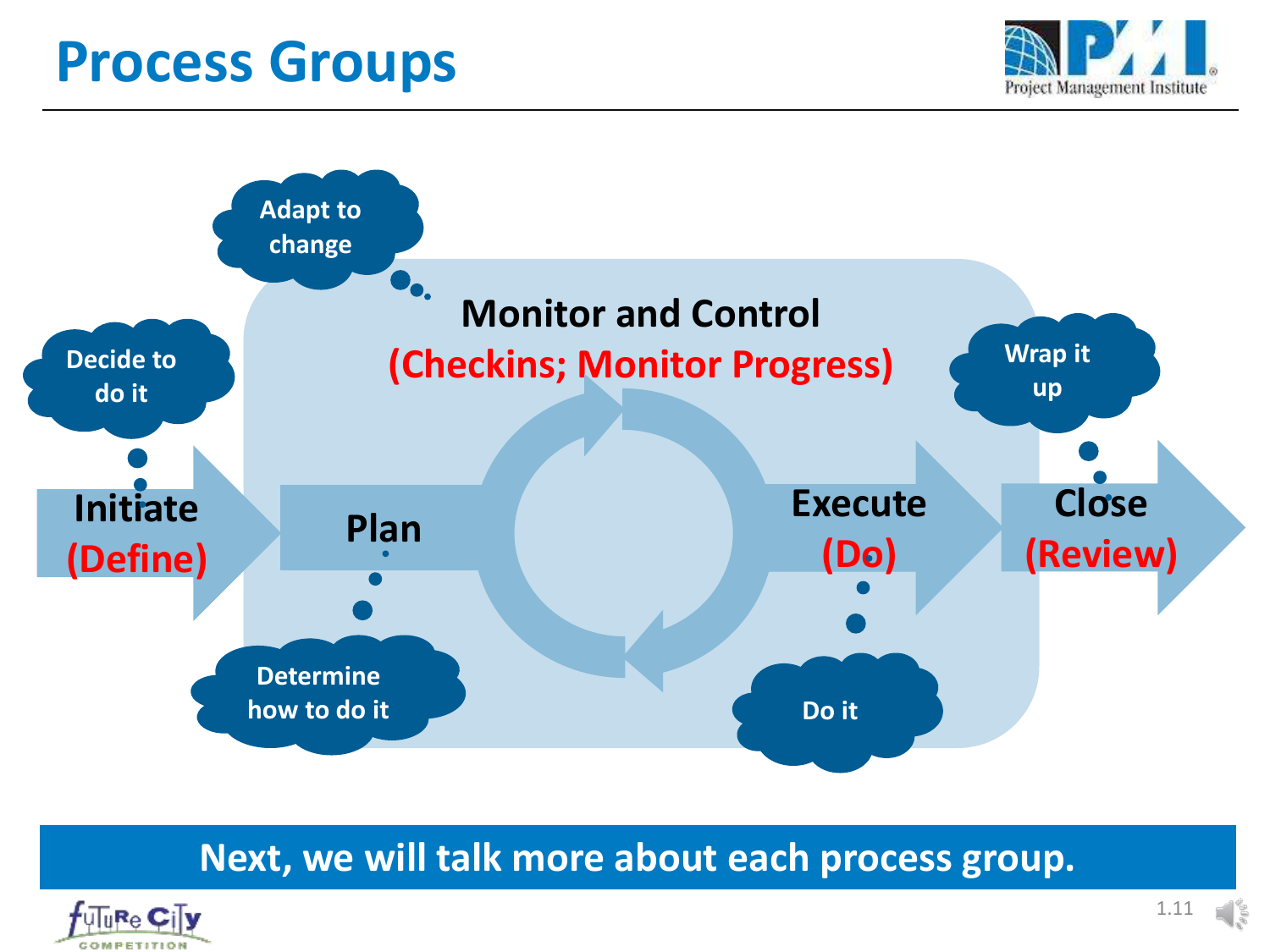### **Process Groups**





**Future City Deliverables through process phase timeline.**

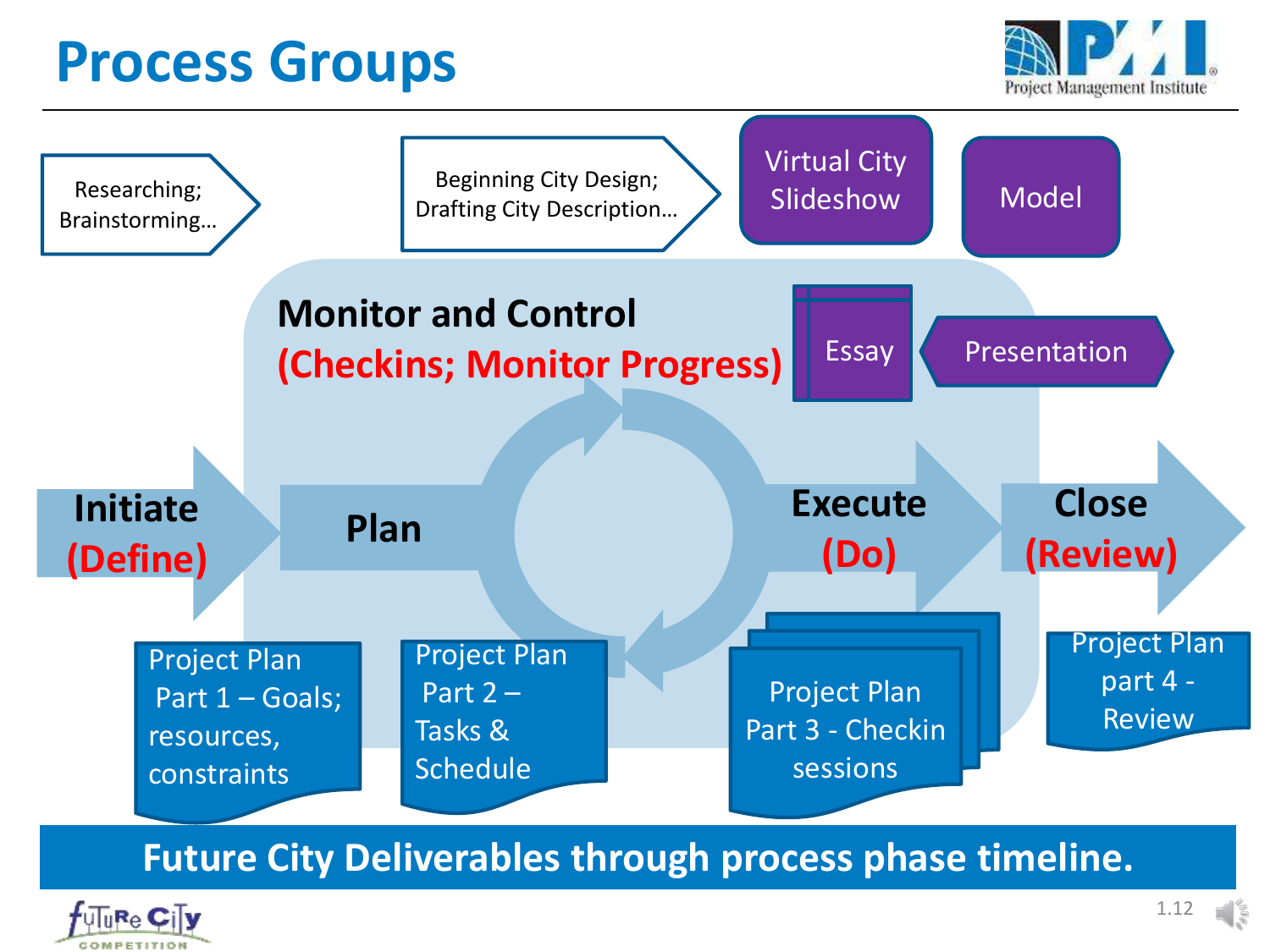### **Initiate**





#### Initiating happens before you commit to the project.

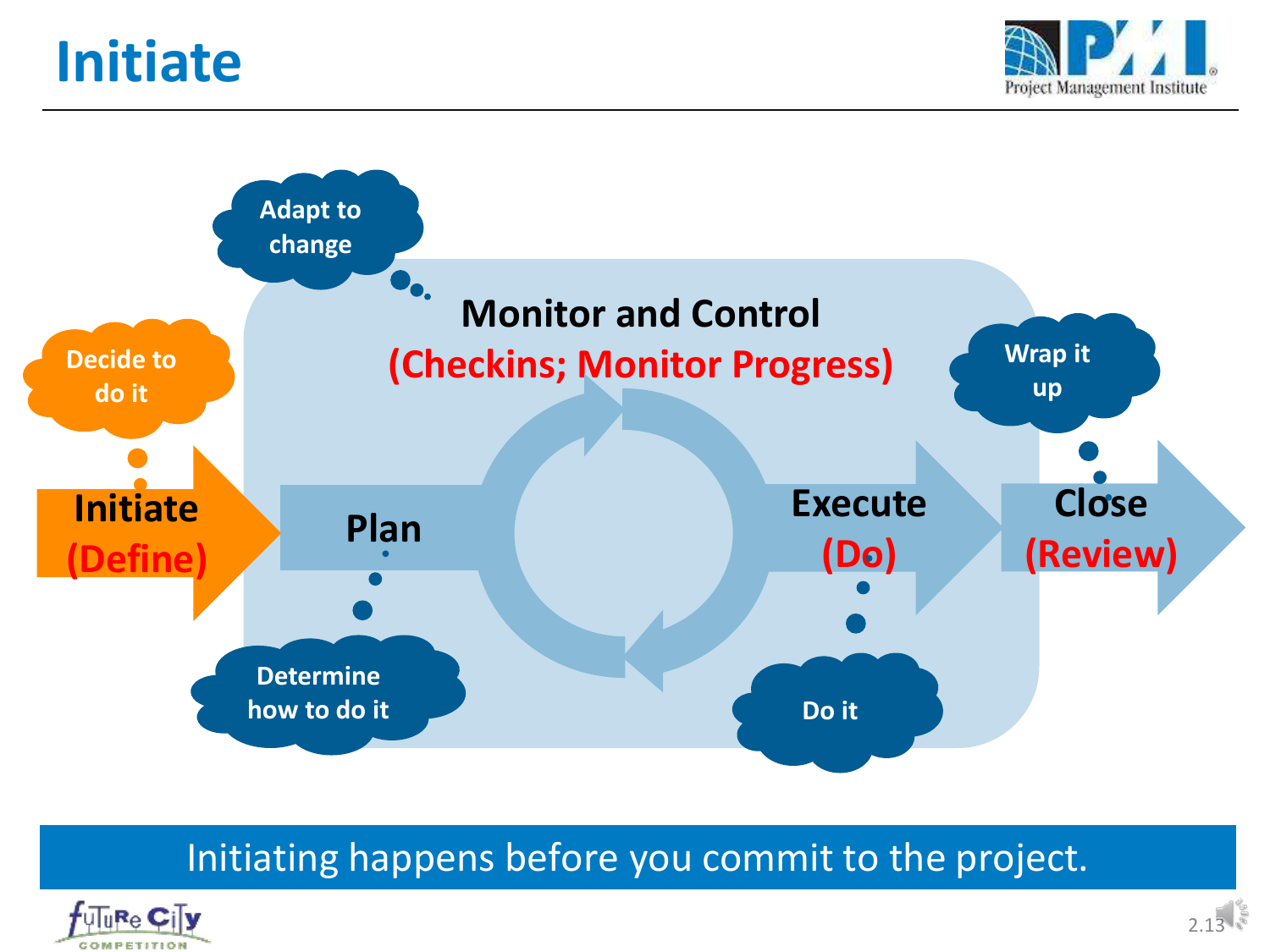### **Before you commit…**





#### Make sure your project is worth doing.

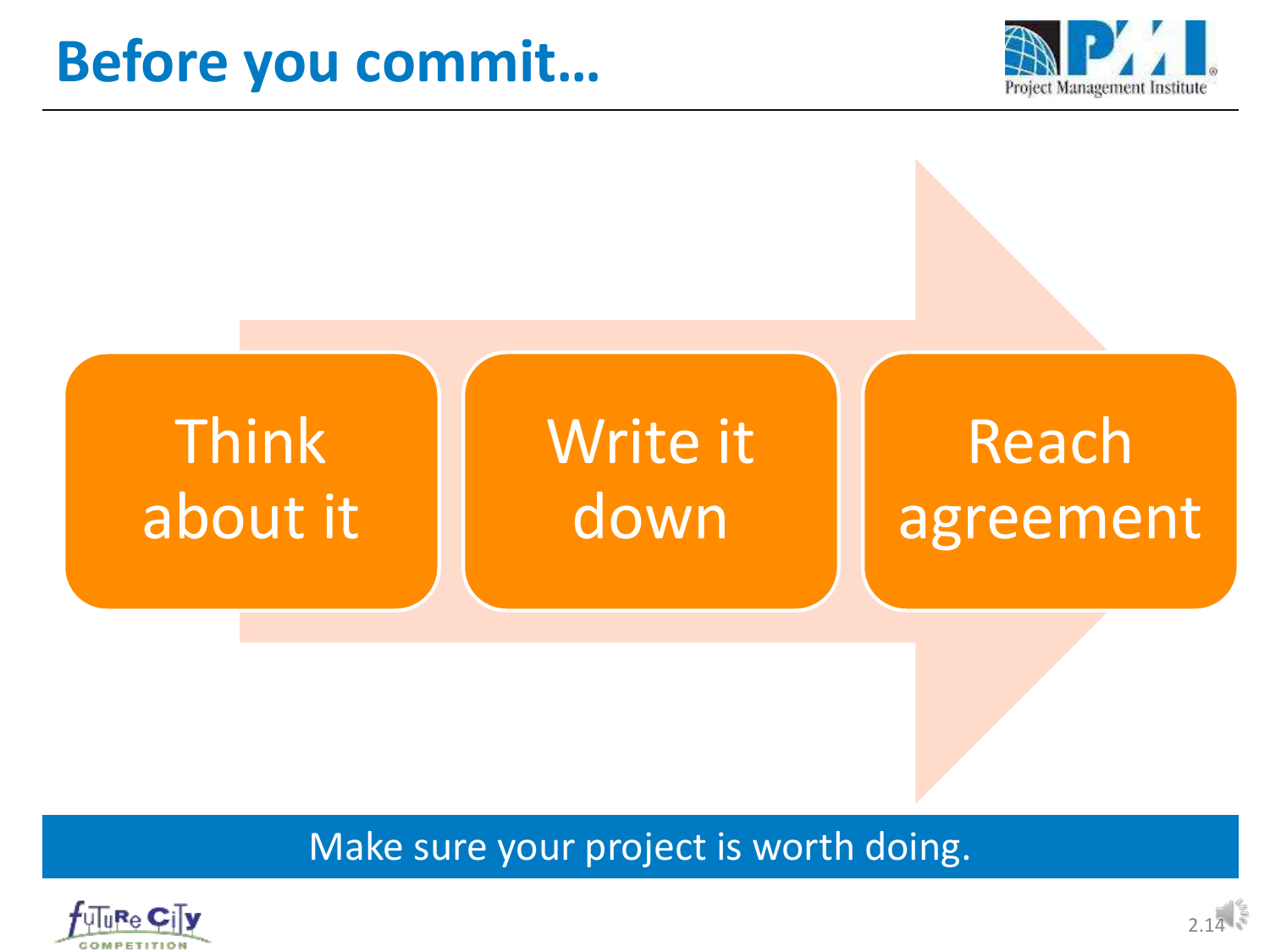### **Think about it – Develop your Goals for Project Plan Deliverable 1**



| <b>Decide</b>                | We call it                                                      |
|------------------------------|-----------------------------------------------------------------|
| What you are going to do     | <b>Scope and Requirement;</b><br>(Deliverables)                 |
| Why you are going to do it   | Vision and Purpose; (Challenge &<br><b>Building background)</b> |
| What it means to finish      | Success Criteria; (Specs - what does<br>being done mean ?)      |
| What you will need           | <b>Budget and Resources</b>                                     |
| How long it will take        | <b>Milestone Schedule</b>                                       |
| Who is affected              | <b>Stakeholders</b>                                             |
| Who will run the project     | <b>Project Manager</b>                                          |
| Who will pay for the project | Sponsor                                                         |

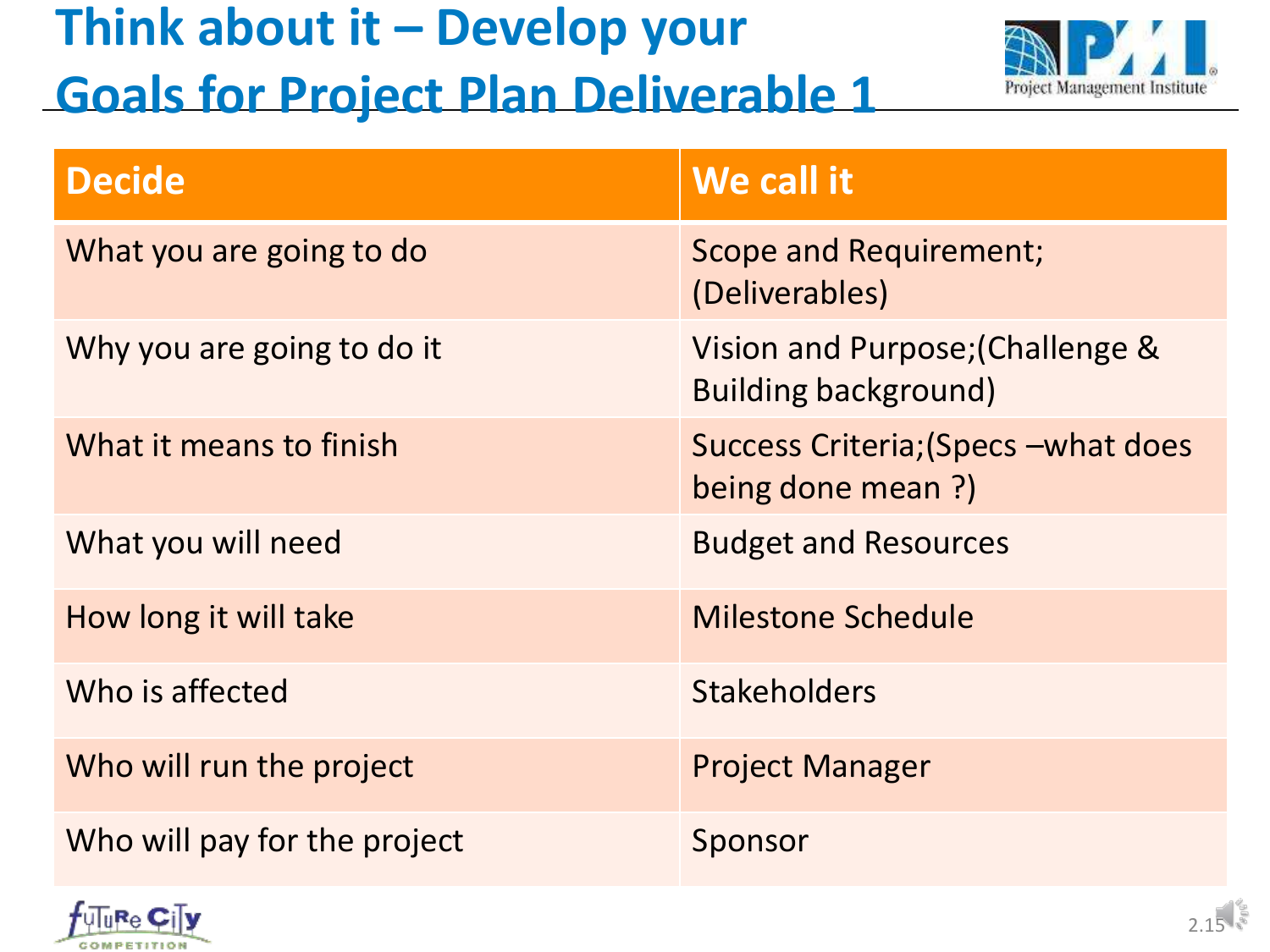# **Write it down**



- Capture Resources, Constraints, Assumptions, and Goals
	- Develop a common understanding among stakeholders
	- Give people a sense of ownership
	- Remember what the team decided
	- Pass the vision to new team members
- Keep it high-level
- Keep it concise
- On business projects it's called the "Project Charter"

If it's worth doing, it's worth writing down.

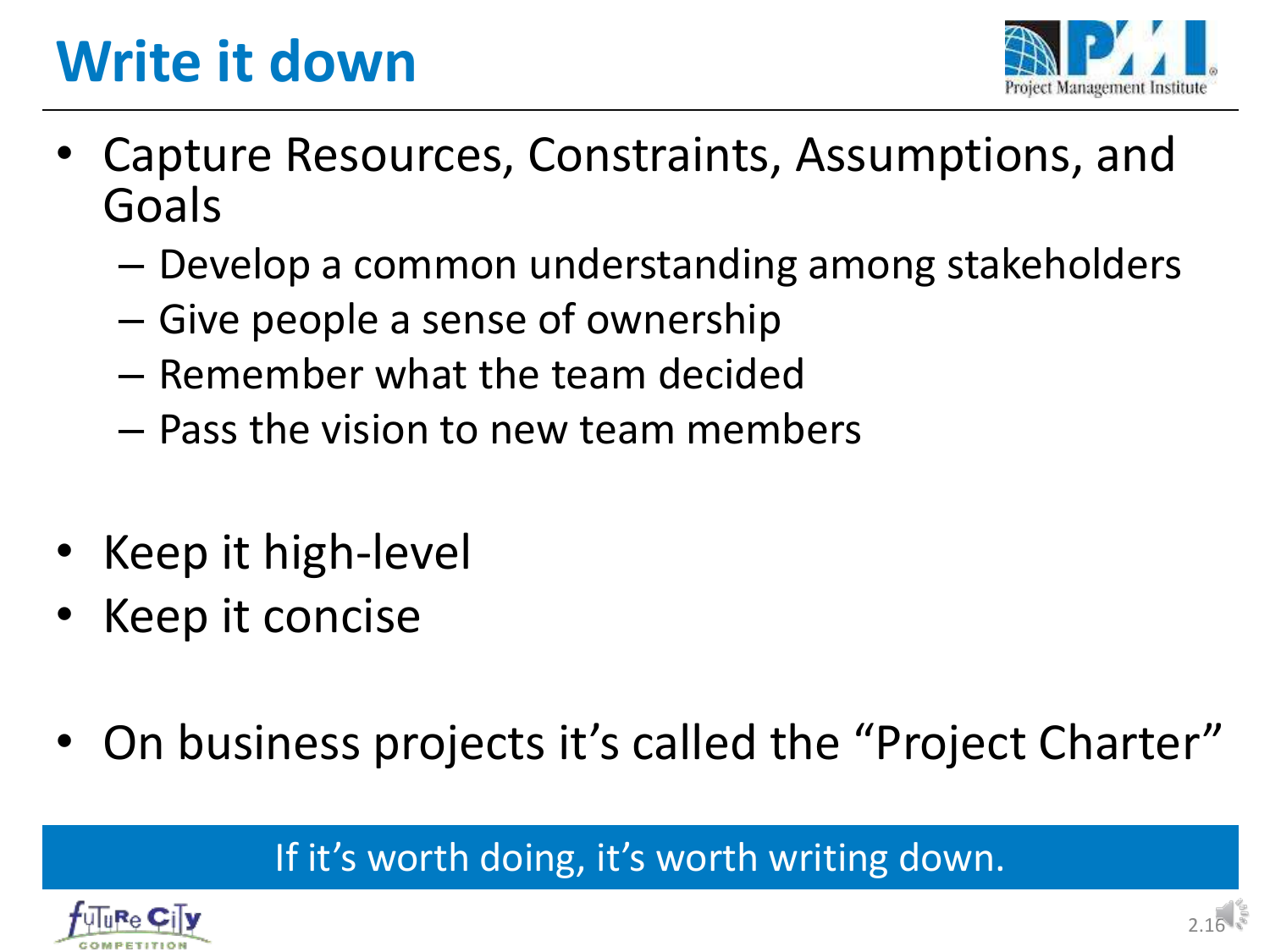## **Write it down – Project Plan Part 1**



**Our project resources:**

**What team will need to complete project**

**Constraints on our project:** 

**Things that limit options**

**Assumptions we have about our project:** 

**Things you are pretty sure are true.**

**Our goals for this project (pick at least two more goals) 1. Our team will successfully create a system of public spaces for our Future City.**

- **2.**
- **3.**
- **4.**

#### If it's worth doing, it's worth writing down.

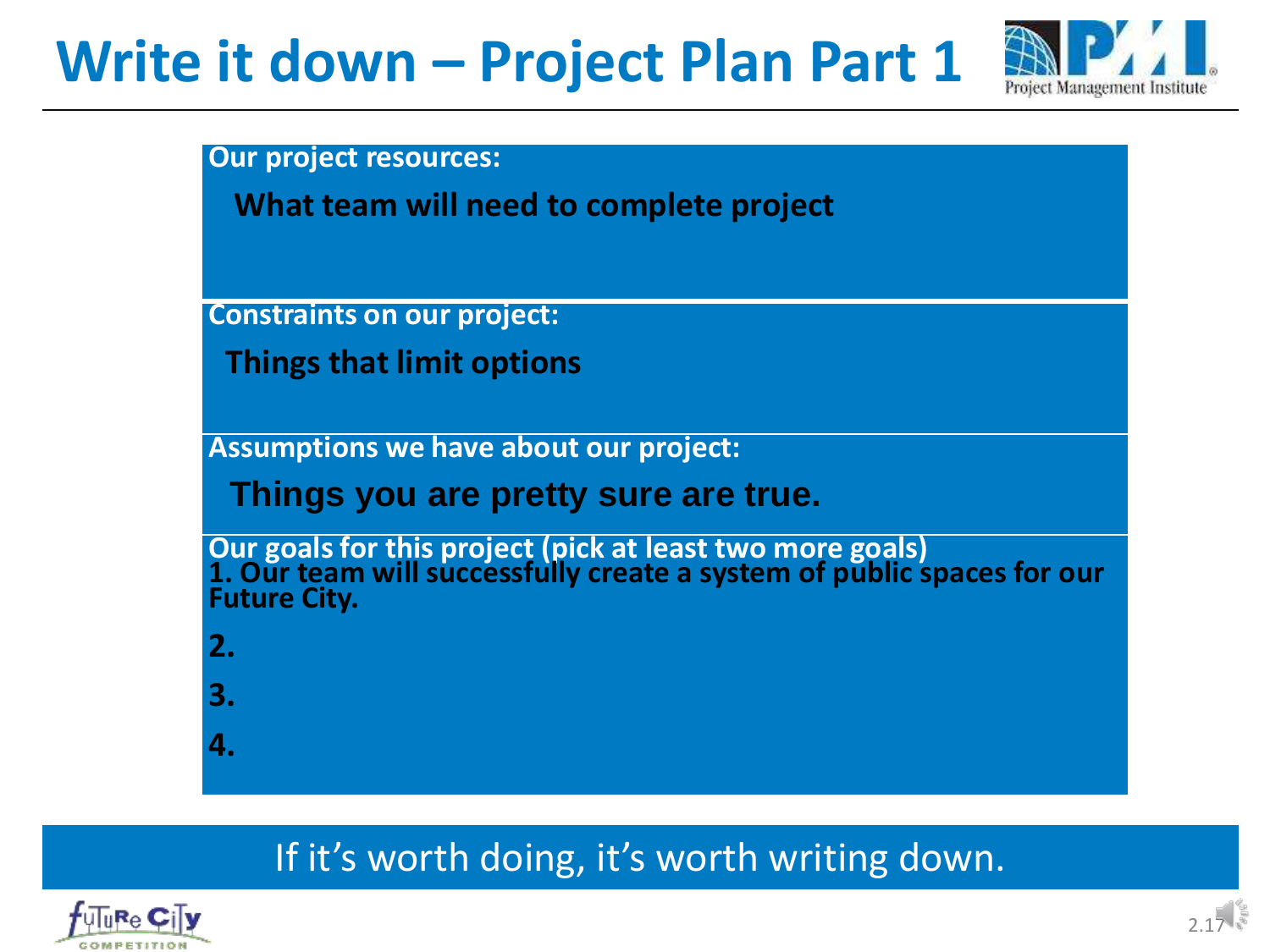## **Reach Agreement**



- Promote the project to the sponsor and other stakeholders
- Modify if needed
- Get agreement
- Get commitment for resources
	- Money
	- Supplies
	- People
- Get authorization to start

#### Start with agreement – a solid foundation for your project.

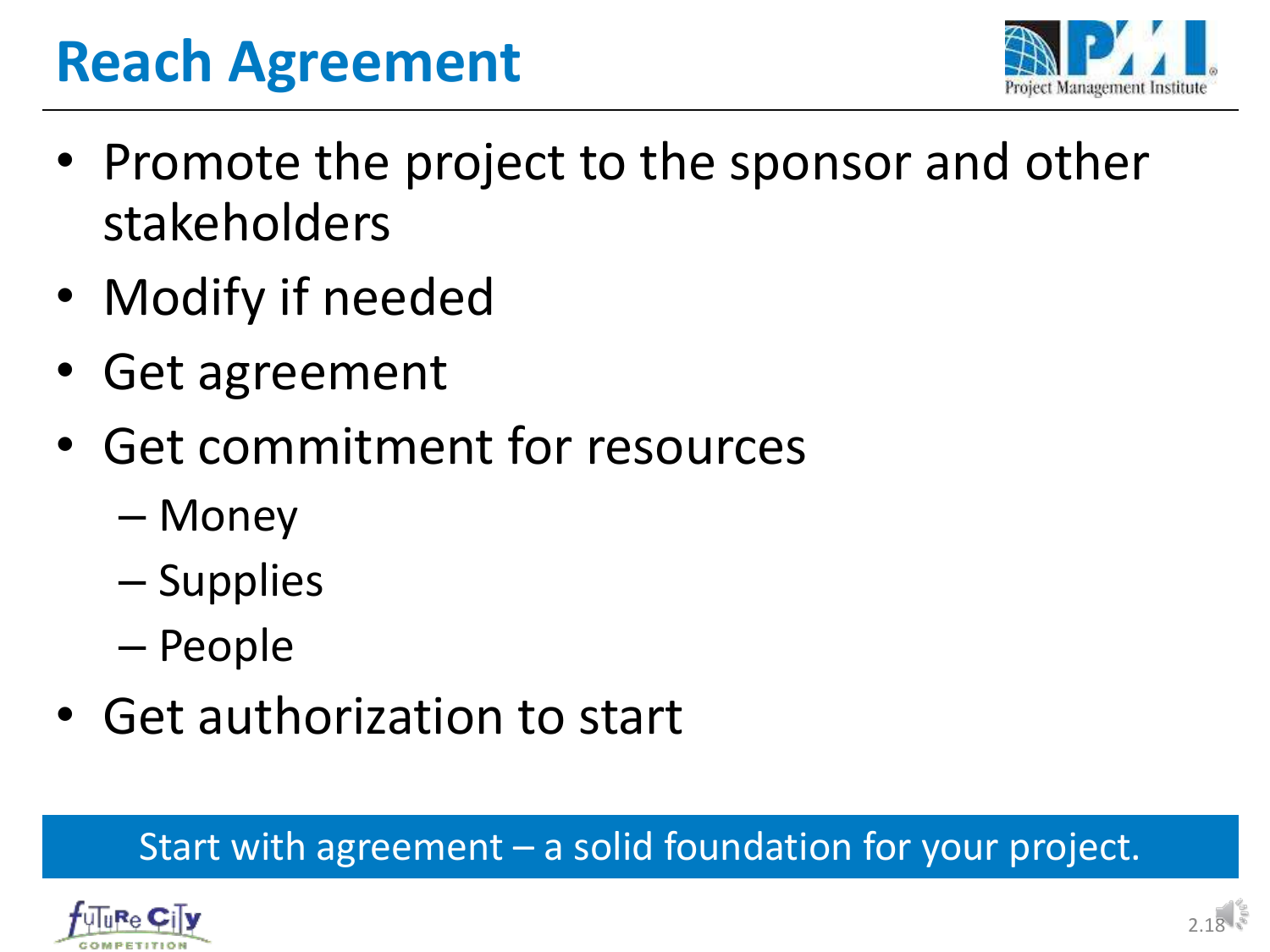### **Plan: Determine How to Do It**





Before you do it, determine how you are going to do it.

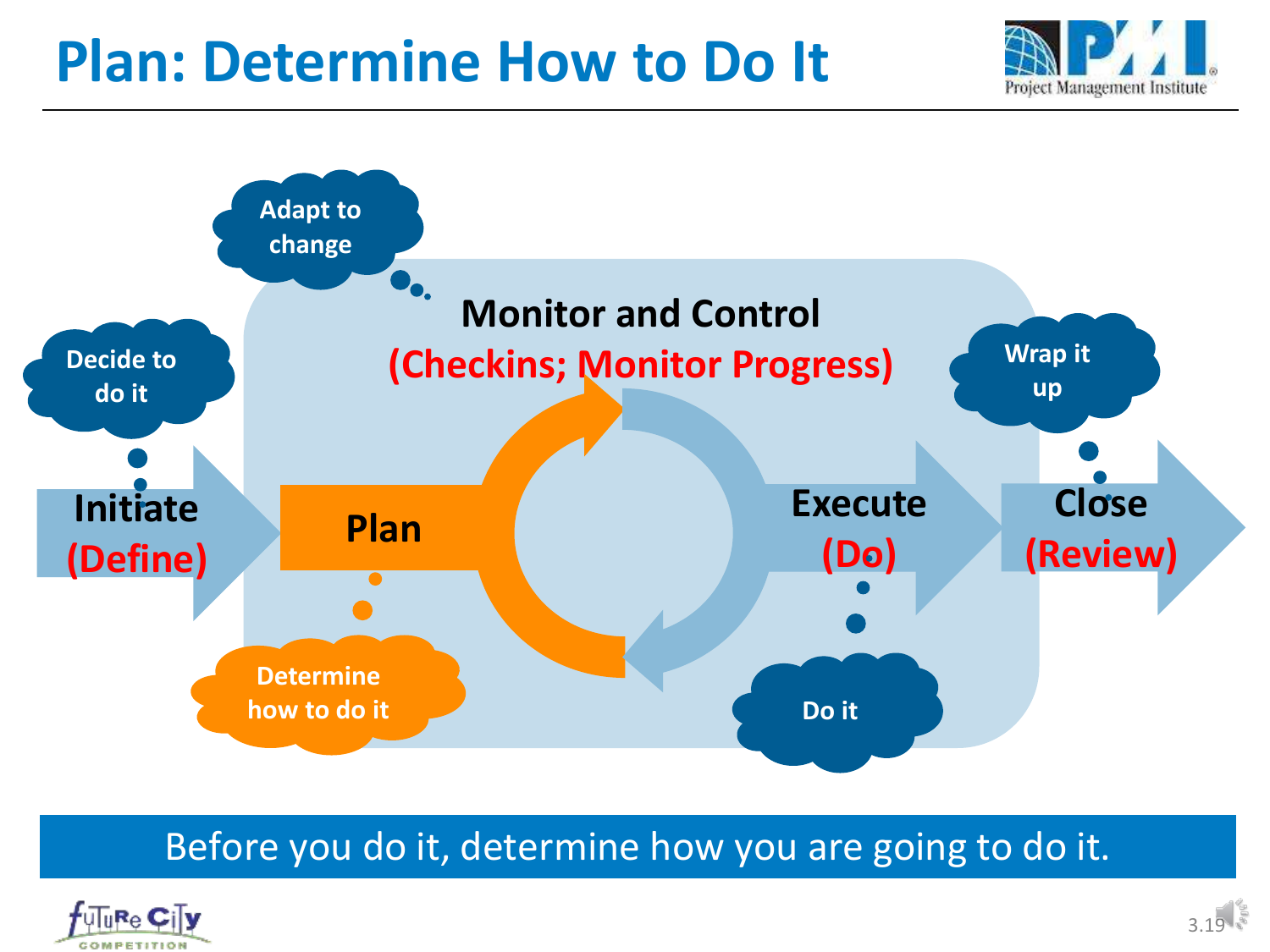### **Plan: Determine How to Do It**



| <b>SCOPE-</b><br>research;<br>brainstorm<br>solutions;<br>identify tasks | $TIME -$<br>identify<br>milestones,<br>create schedule | $COST -$<br>Create<br>budget for<br>purchased<br>materials | <b>QUALITY-</b><br><b>Ensure</b><br>deliverables are<br>high performing |  |  |
|--------------------------------------------------------------------------|--------------------------------------------------------|------------------------------------------------------------|-------------------------------------------------------------------------|--|--|
| $RISK - make$                                                            | <b>PURCHASING -</b>                                    | <b>PEOPLE-</b>                                             | <b>COMMUNICATION</b>                                                    |  |  |
| contingency                                                              | Manage what                                            | Team knows                                                 | Makes sure all                                                          |  |  |
| plans for thing.                                                         | you buy to stay                                        | <b>dssignments,</b>                                        | stakeholders stay                                                       |  |  |
| that go wrong                                                            | on budget                                              | is motivated                                               | informed.                                                               |  |  |

#### A plan fits the pieces of your project together

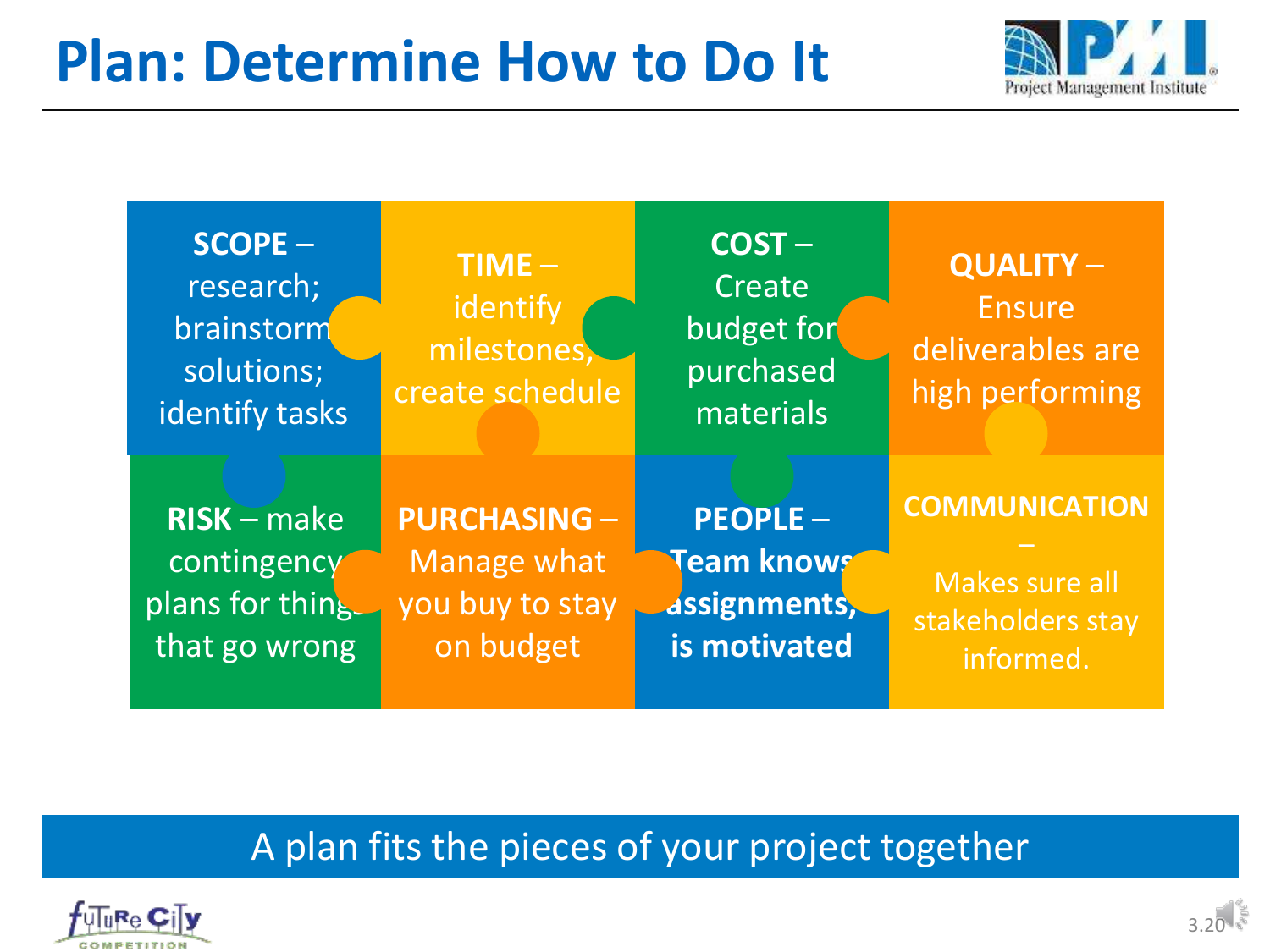# **Plan Scope**



#### Define your Future City project deliverables in detail

- Research / brainstorm solutions in order to answer these questions:
	- What are the specifications?
	- How would you describe your city?
	- What does your virtual city design look like?
	- How would your city model lay out on a map?
	- What are the constraints or limitations on how your work must be done?
- Get input from your stakeholders
- We call this "collecting requirements"

#### Organize the work

- List the high-level work tasks to complete the project deliverables
- Arrange the tasks in the order that they must be done in
- This will be the first step of creating your team schedule in project plan part 2

#### Define your end result.



Scope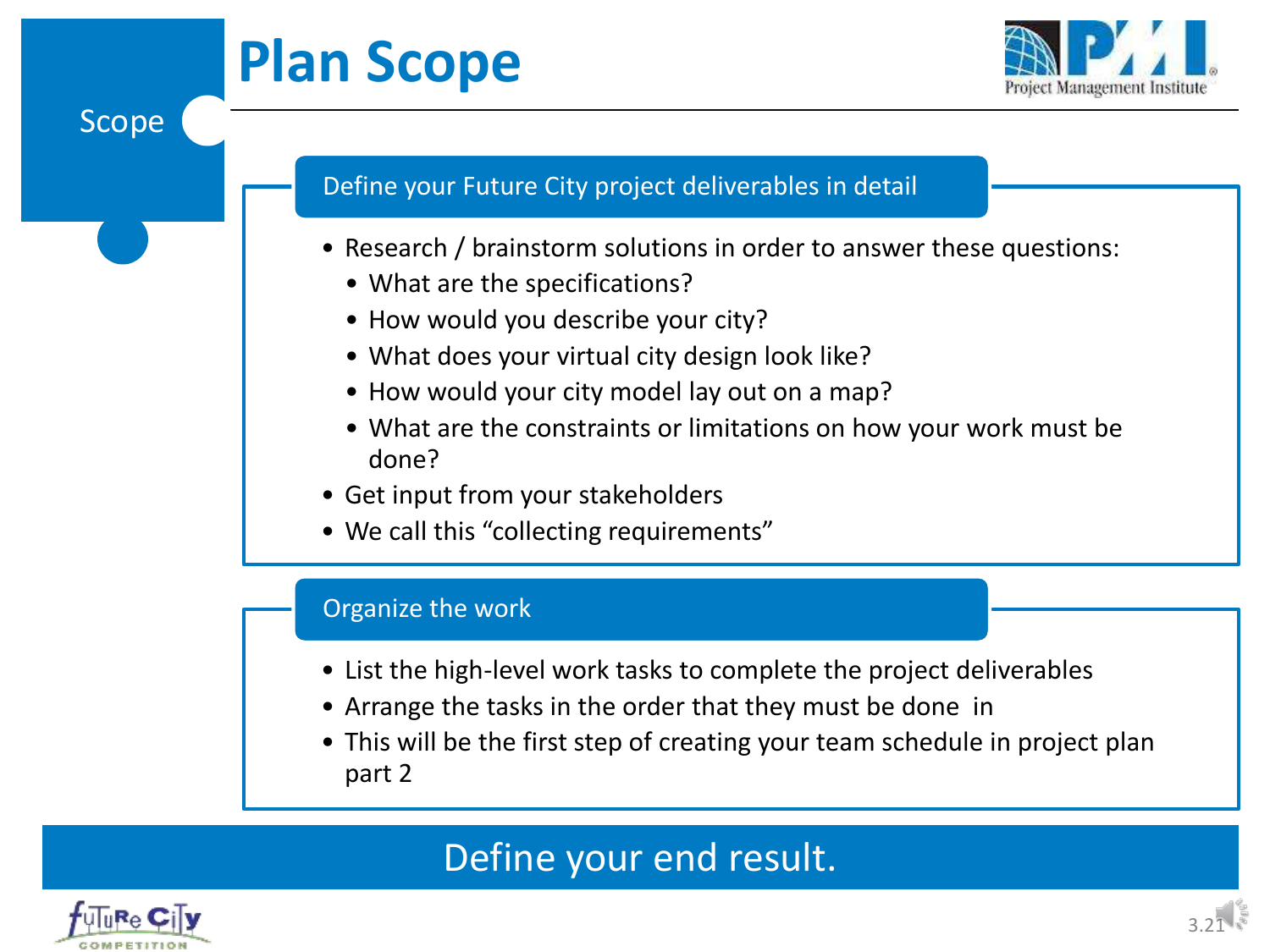### Scope **Plan Scope – High level Work Task List example** • Begin Project Plan • Learn Specifications • Collect Materials • Develop Initial City Design

- Test Design using SimCity
- Develop Virtual City Slideshow
- Develop Scale Model Design
- Research Essay
- Write Essay
- Complete Model Construction
- Plan Presentation
- Complete Project Plan

Define your end result.

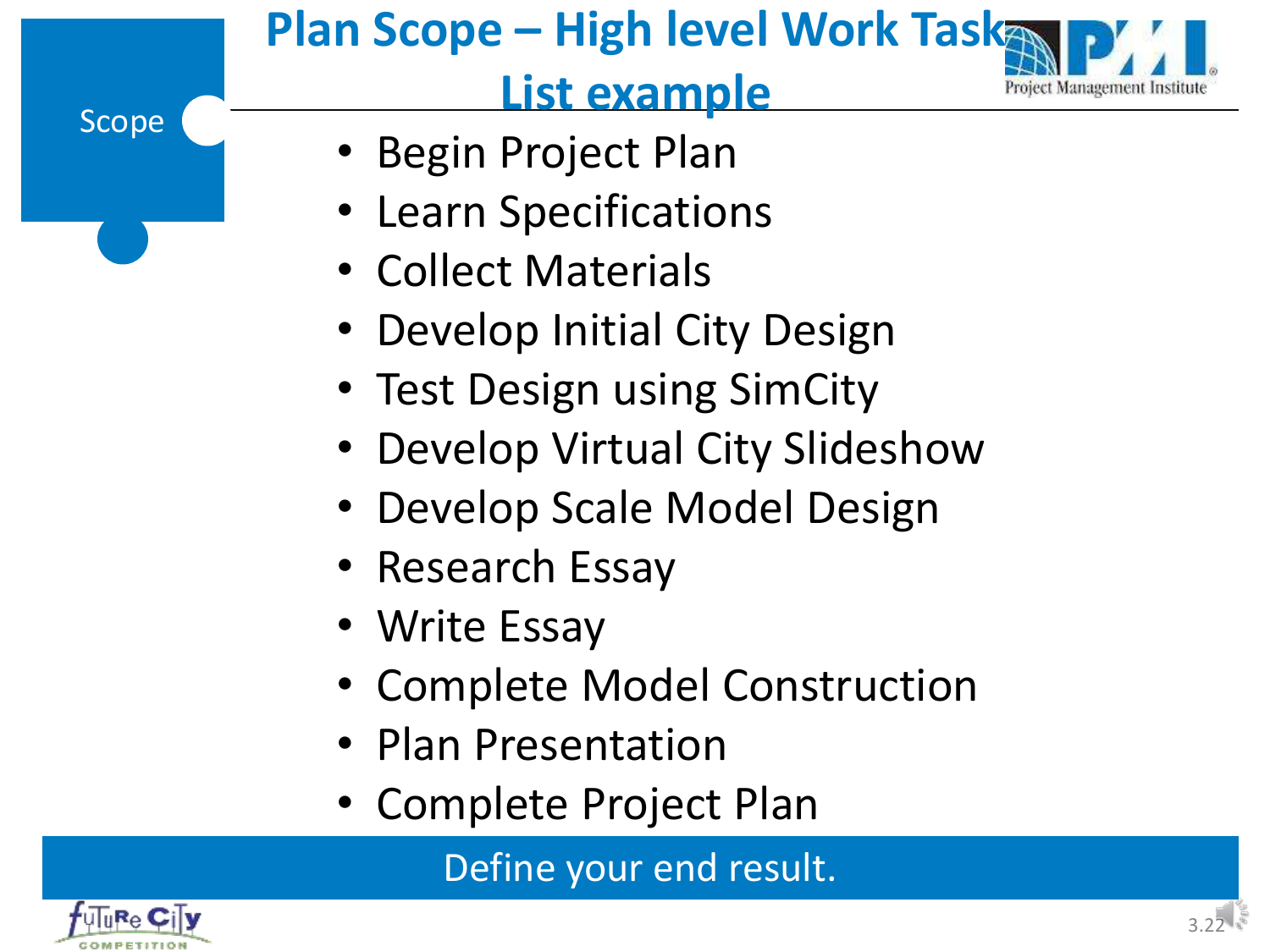# **Plan Quality**





- Determine what quality means for your Future City project
- Determine how you will ensure quality
- Add these tasks to your task list

#### **Examples**

- Quality means:
	- Model securely built
	- Moving parts work correctly
	- Presentation delivered flawlessly
- How we will ensure quality:
	- Inspect all pieces to make sure securely fastened
	- Test moving parts before adding to model; have plenty of batteries
	- Rehearse presentations in front of teachers; sponsors

Ensure your project produces quality outputs.

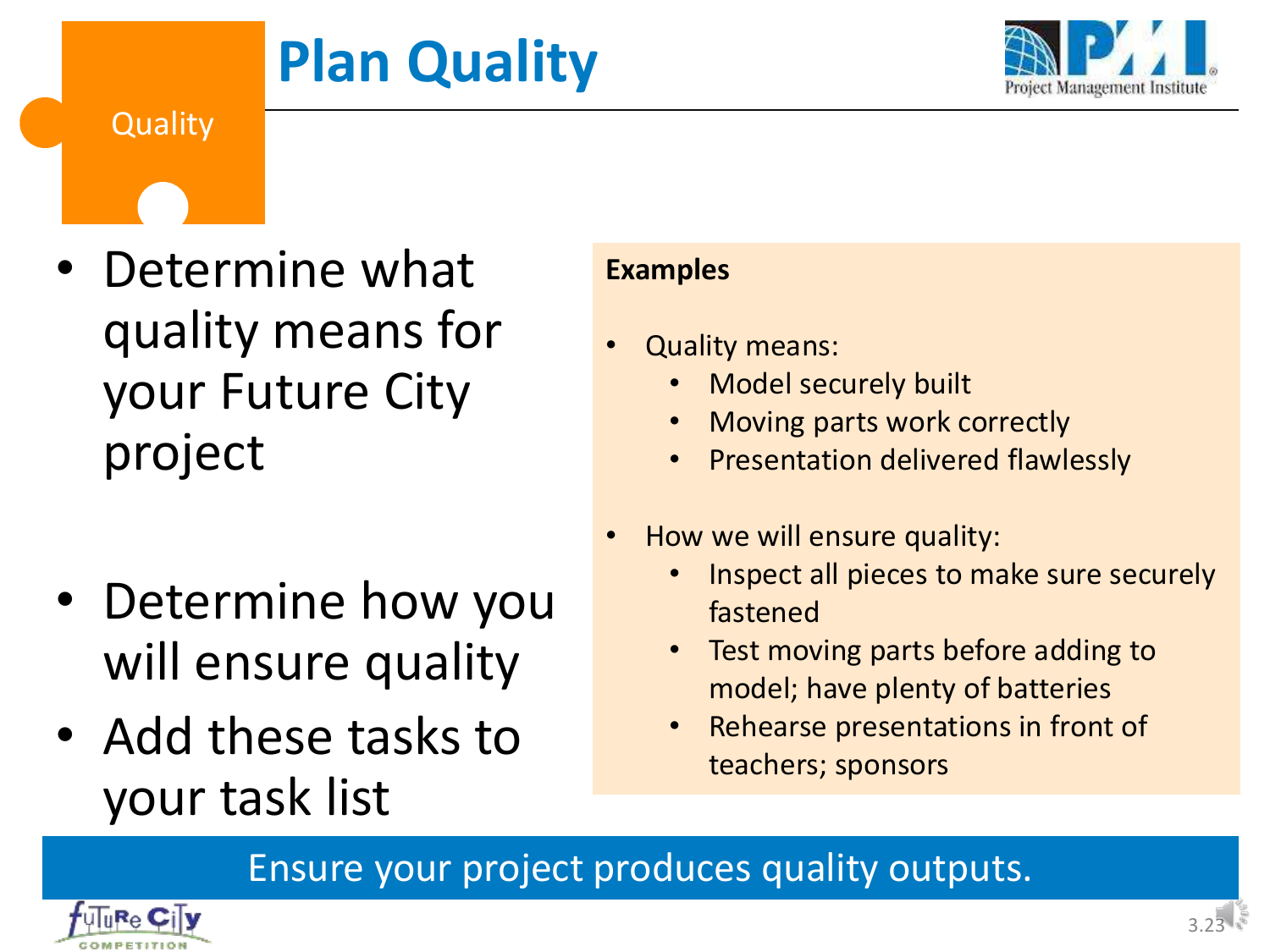



• Risks are uncertain future events that can affect your project

- There are two types of risks
	- Threats have a negative impact on your project
	- Opportunities have a positive impact on your project

#### If you know about a risk, you can manage it.

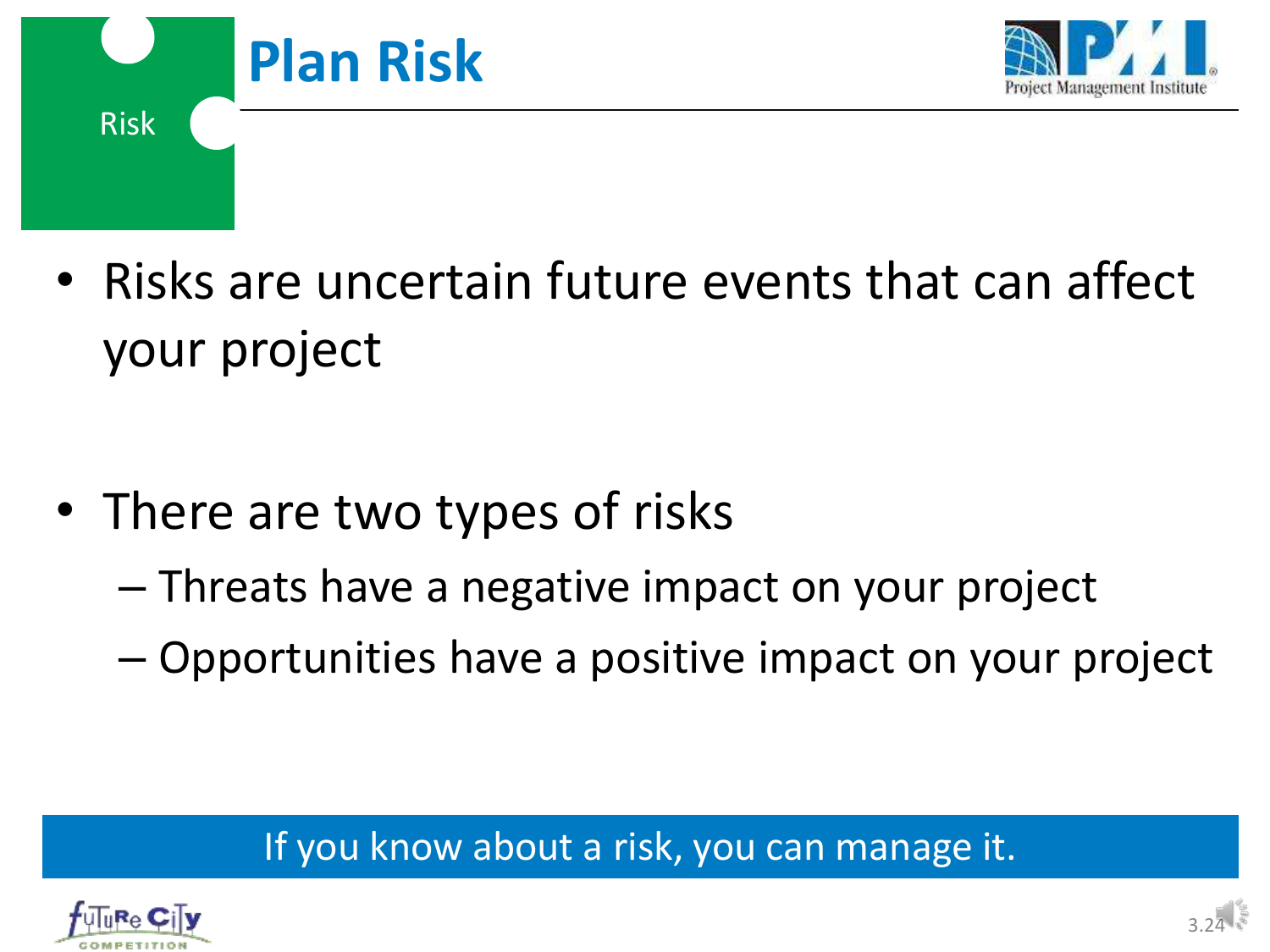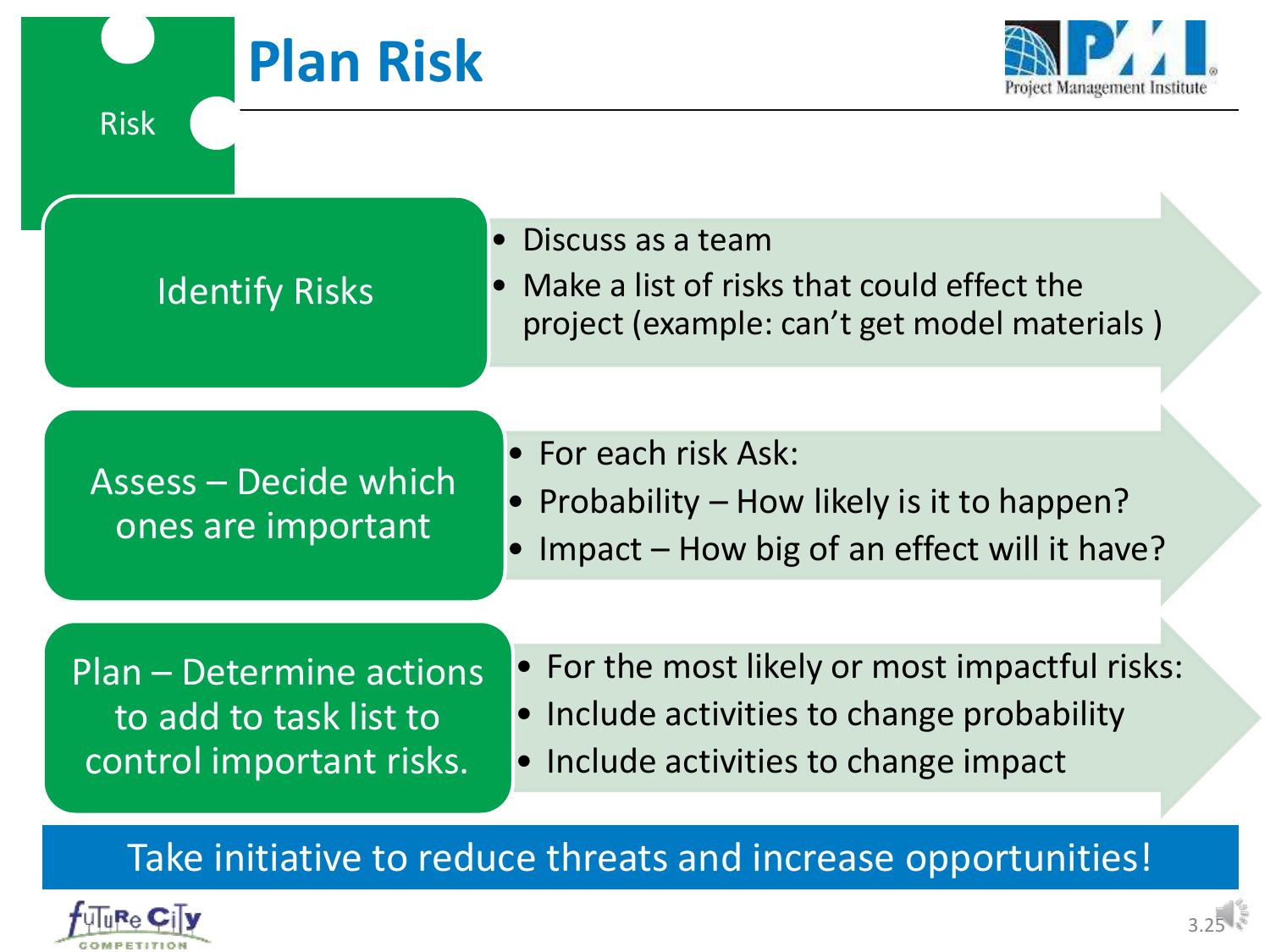

• Estimate how much each activity will cost

– Write down your best guess for cost of materials for each task in your task list

• Add up all the estimates to determine the total cost of the project

Estimate the cost of your project

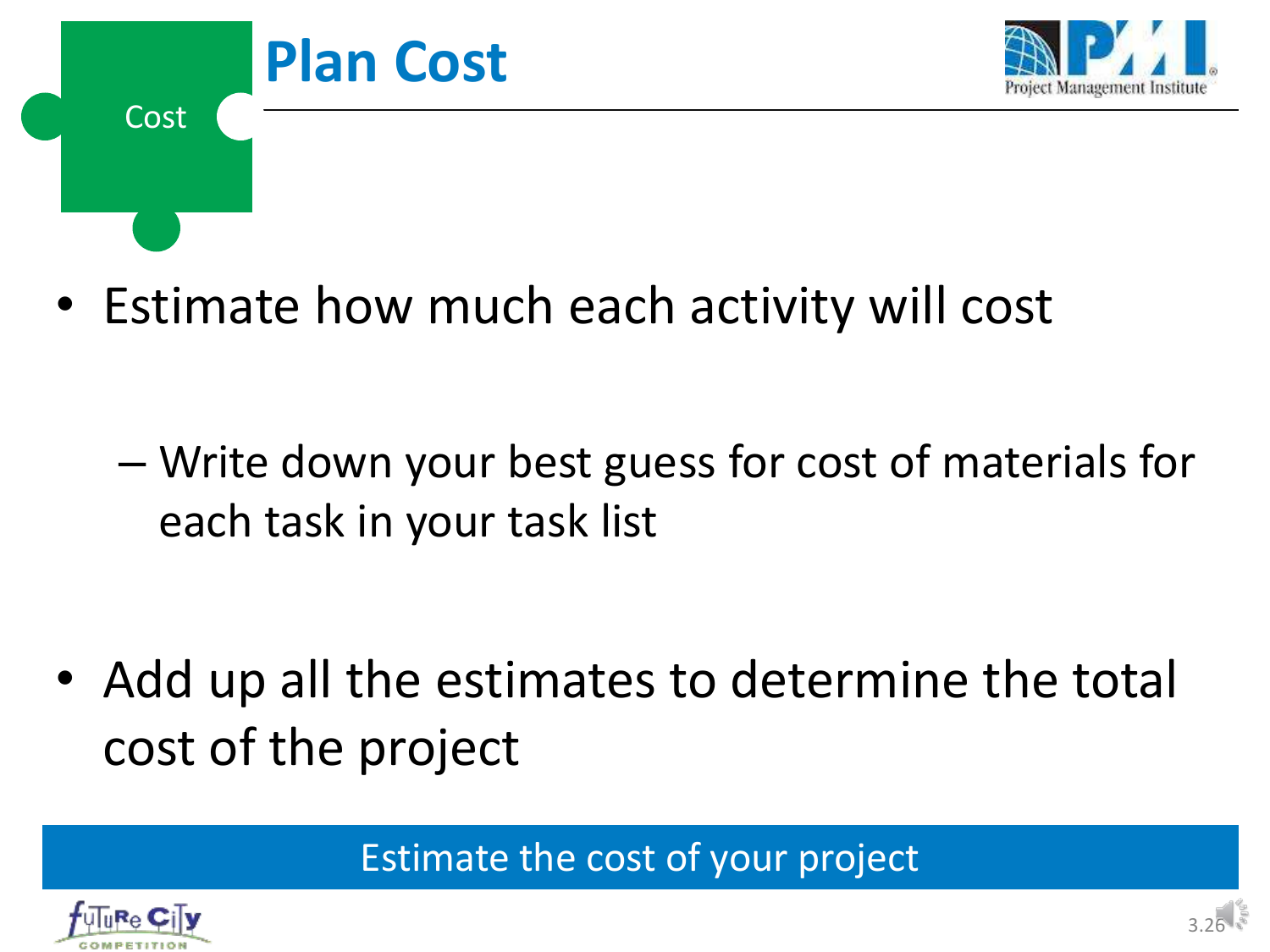# **Plan Purchasing**



Purchasing

• Determine what materials you need

• Determine how you will acquire them

#### **Examples**

- What you need:
	- poster board
	- **bottlecaps**
	- styrofoam
- How to acquire:
	- Purchase poster board
	- Get bottlecap donations from friends & family
	- Save all Styrofoam from shipment packaging

#### Have what you need at the time that you need it.

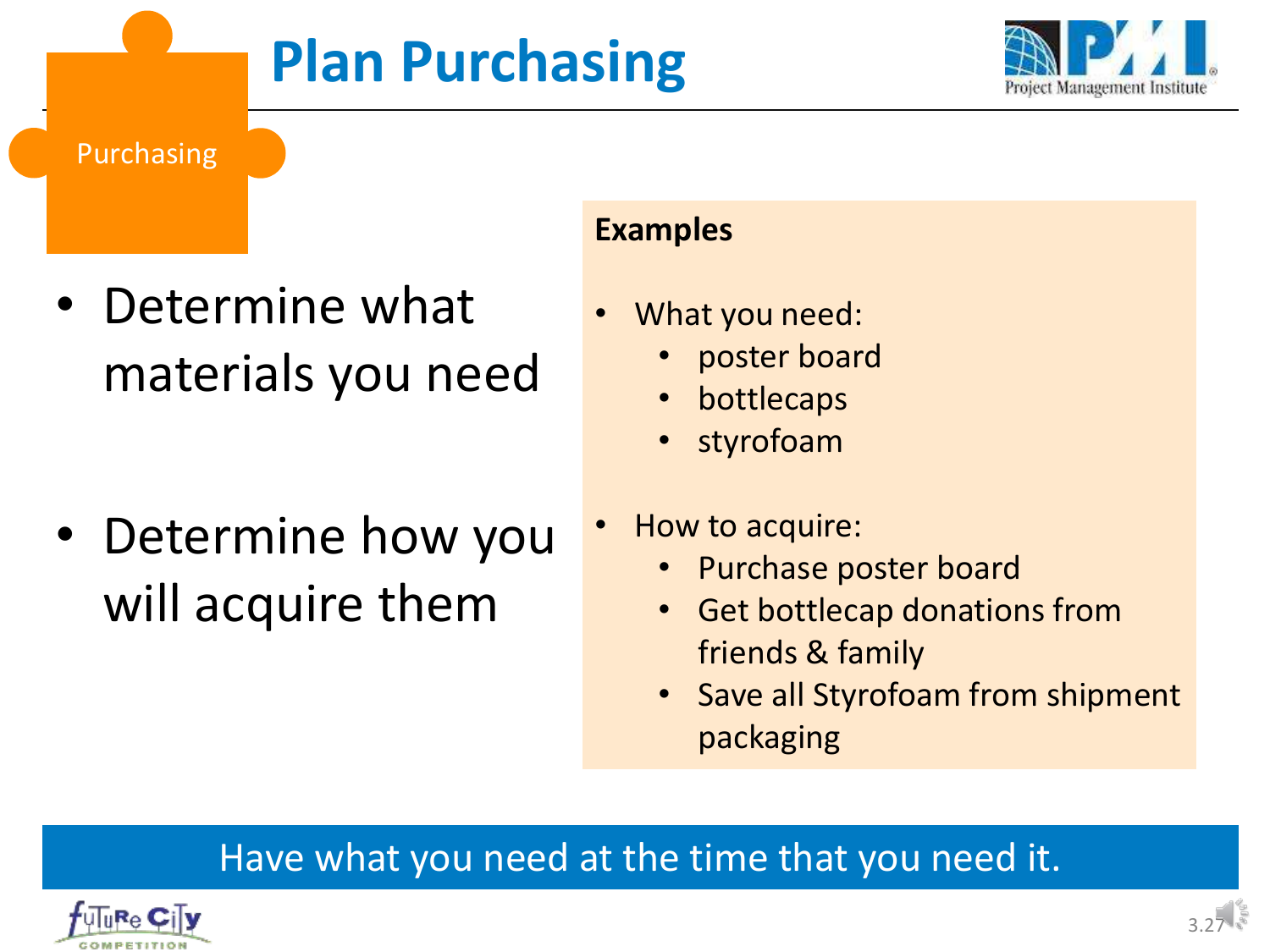# **Plan Communication**



- Communication is essential for project success
- Poor communication can cause:
	- Misunderstandings
	- Wasted time and effort
	- Low project team morale

Communication **Examples of Future City Project Communication**

Between team members

To team sponsors

To parents

Presenting to judges

**Styles of Project Communication**

Formal and Informal

Official and Unofficial

**Use good communication skills to avoid missteps.**

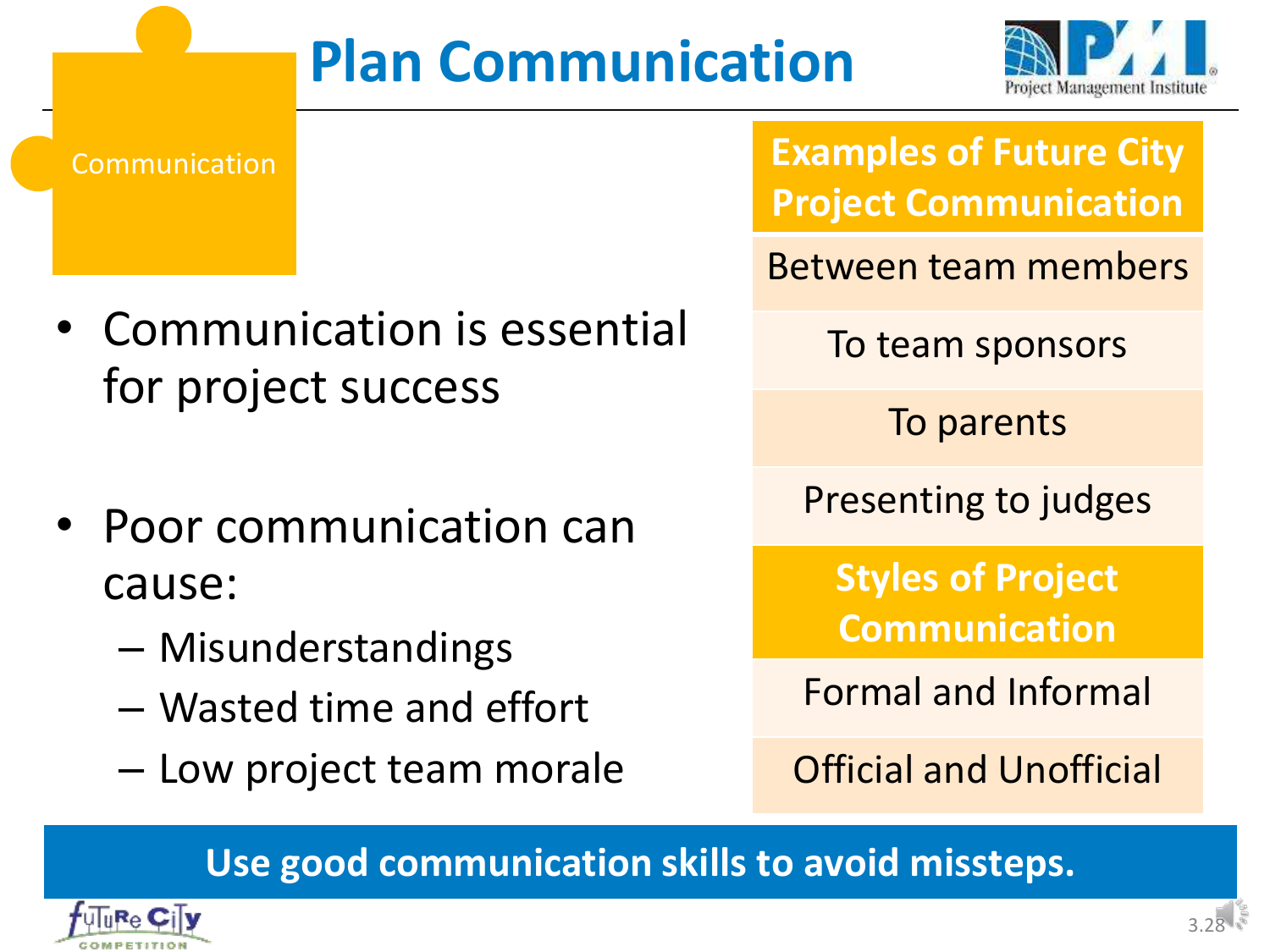# **Communication Activities**

Communication

### **Think About what you will need to do to communicate effectively (some examples…)**

| <b>Purpose</b>                         | <b>Activity</b>           |
|----------------------------------------|---------------------------|
| Make sure team members know what to do | Team planning meeting     |
| Make sure work is on schedule          | <b>Checkin meeting</b>    |
| Make sure work is right / get advice   | <b>Sponsor meeting</b>    |
| Prepare presentation                   | <b>Rehearsal sessions</b> |

#### **Add any necessary activities to work task list**

#### **Use the communication activity to achieve the results you want**

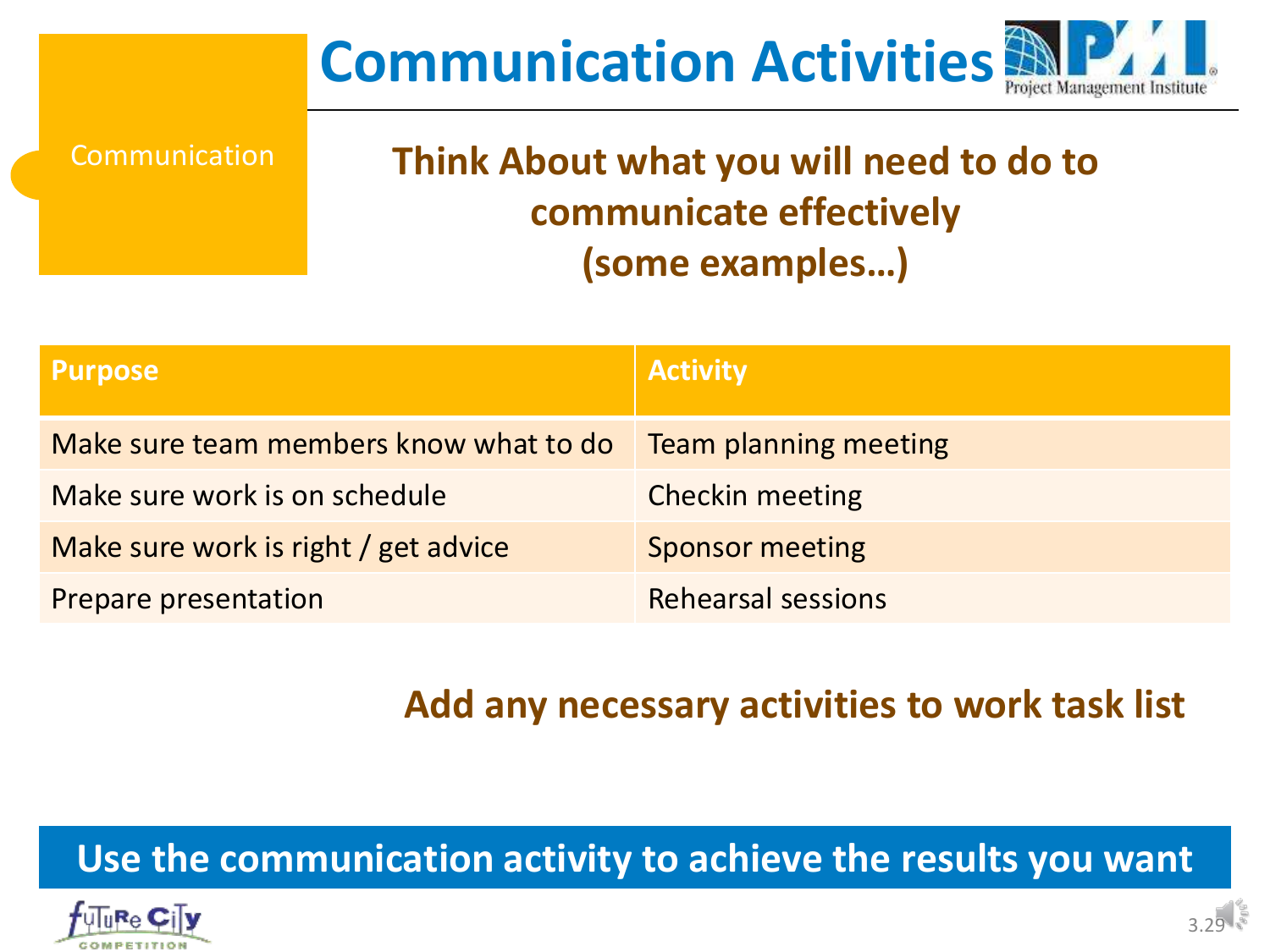

• Define the detailed activities for each scope work task in the list

• Put the activities in sequence

• Estimate the calendar time (days or weeks) for each activity

Determine the order and duration of activities.

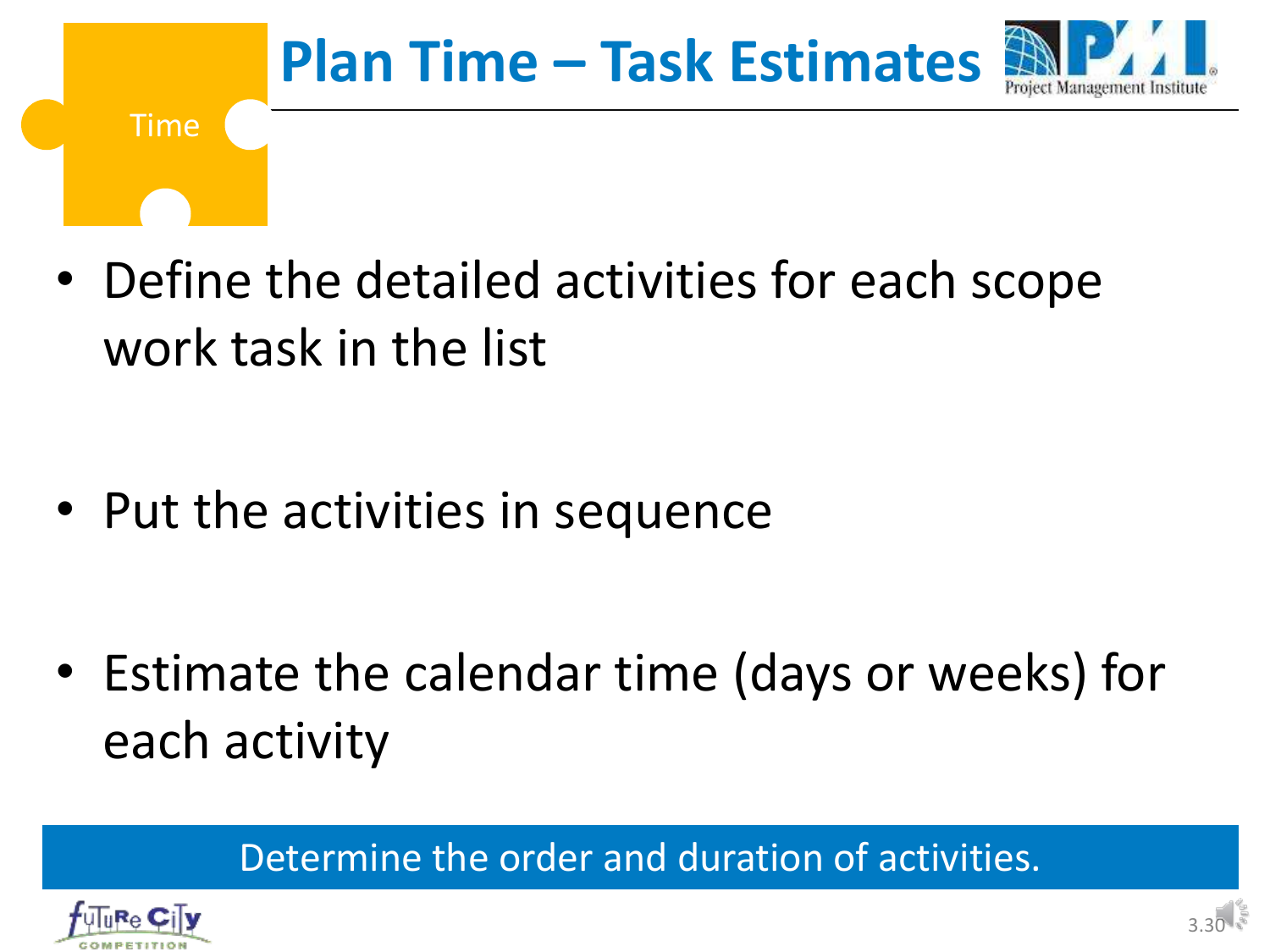

- Assess the project team use members' best strengths
- Acquire any training needed (such as SimCity, or presenting skills)
- Determine how the team will be motivated and rewarded does someone on the team have a role they want to play?
- Assign project team members to roles
- Assign project team members to activities

Your project needs a trained, organized, motivated team.

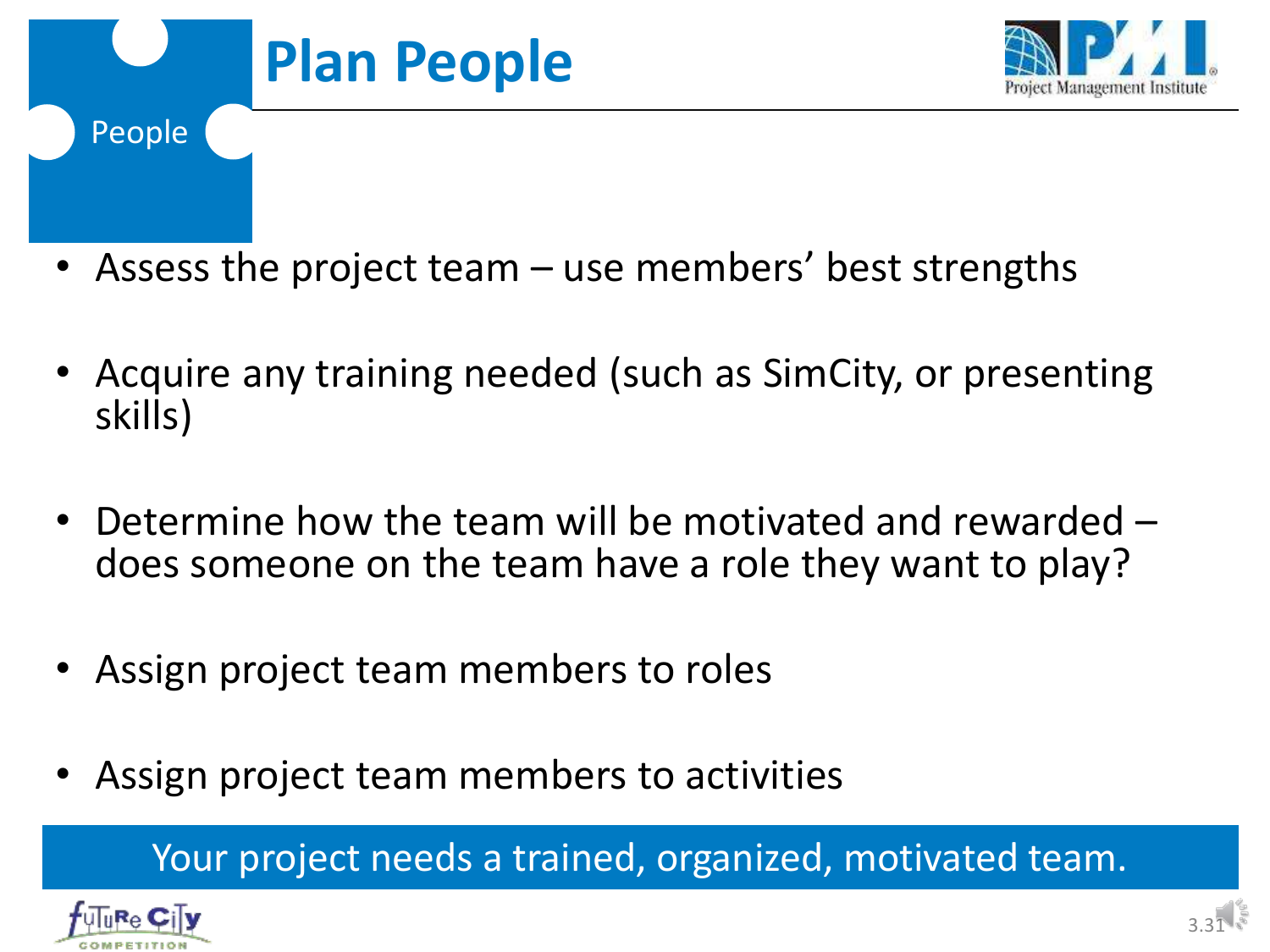

• Estimate the resources (labor) for each activity

• Create a schedule

Determine the order and duration of activities.

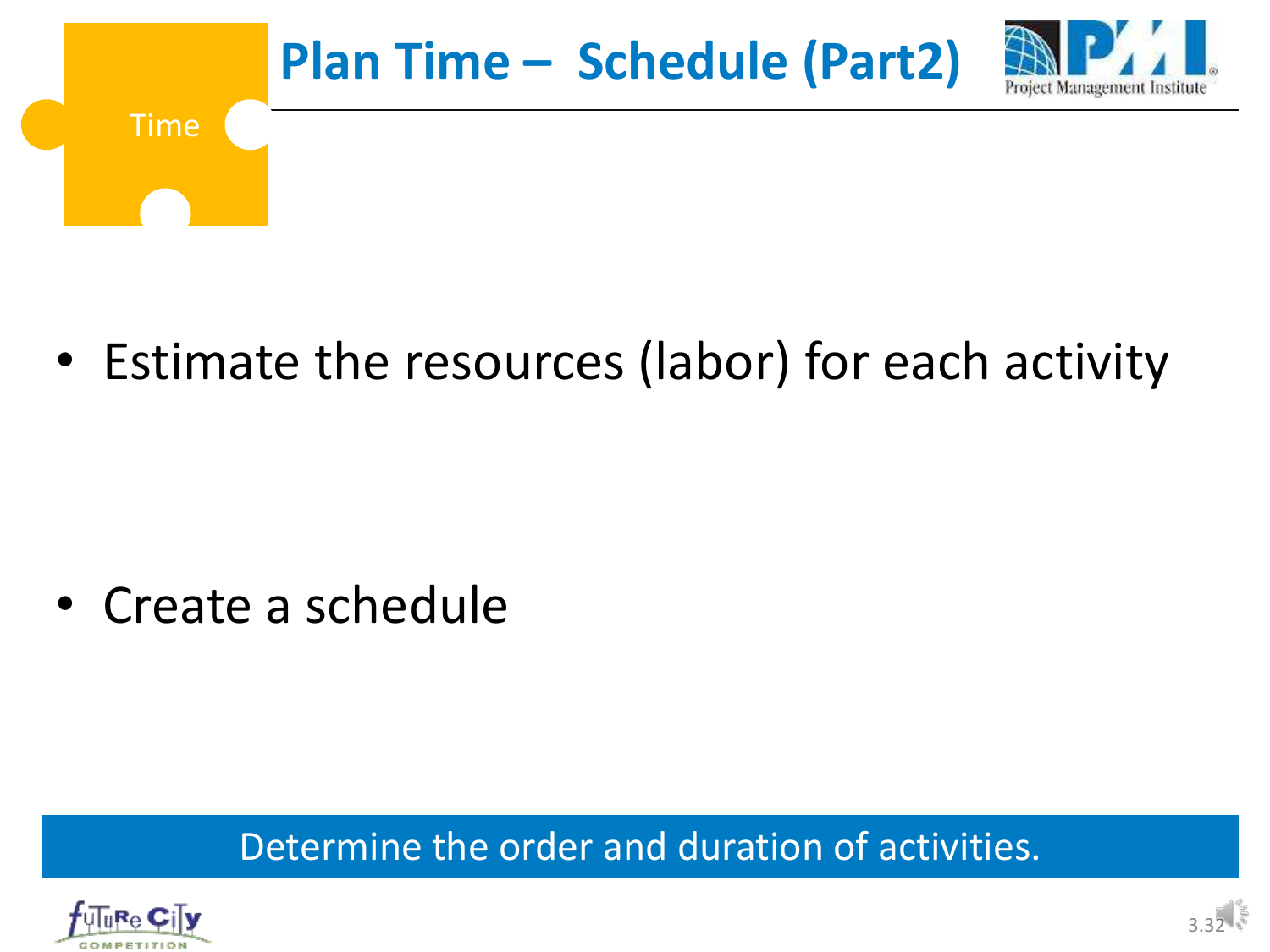# **Schedule example**



| Time |                 | <b>Monday</b>                                                                                       | <b>Tuesday</b>                                              | Wednesday                                                                  | Thursday                                                  | (Weekend)                        |
|------|-----------------|-----------------------------------------------------------------------------------------------------|-------------------------------------------------------------|----------------------------------------------------------------------------|-----------------------------------------------------------|----------------------------------|
|      | Week 1:         | <b>Engineering Design</b><br><b>Process activity</b>                                                |                                                             | Teams set and city named                                                   |                                                           |                                  |
|      | <b>Week 2:</b>  | Research requirements; Specifications<br><b>Brainstorm solutions</b><br>Work on project plan part 1 |                                                             |                                                                            | Project plan part 1-<br>Initial completion                |                                  |
|      | Week 3:         | Virtual city design;<br>Identify work tasks;<br>Draft city description;<br>Map city model;          |                                                             |                                                                            |                                                           |                                  |
|      | Week 4:         | Eng Advisor visits;                                                                                 | Make team member assignments;<br>Test with SimCity          | Identify quality, risk, communication, cost, & procurement planning tasks; |                                                           |                                  |
|      | Week 5:         | Sequence tasks, estimate, and layout schedule on calendar;<br>Test with SimCity                     |                                                             |                                                                            | Project plan part 2<br>(schedule) - initial<br>completion |                                  |
|      | Week 6:         | Eng Advisor visits                                                                                  | Create slideshow;<br>Work on scale model;<br>Research essay |                                                                            | Team checkin meeting;<br>make any adjustments             |                                  |
|      | Week 7:         | Create slideshow;<br>Work on scale model;<br>Work on essay                                          |                                                             | Final Slideshow due<br><b>Slideshow Finished</b>                           |                                                           |                                  |
|      | Week 8:         | Scale model design<br>completed                                                                     | Work on Essay                                               |                                                                            | Team checkin meeting;<br>make any adjustments             |                                  |
|      | Week 9:         | Work on essay                                                                                       | Done With Essay                                             | <b>Final Essay Due</b>                                                     | List of materials                                         |                                  |
|      | <b>Week 10:</b> | Gather model materials<br>Prepare presentation                                                      |                                                             | Purchase Order info due for<br>model supplies                              | Team checkin meeting;<br>make any adjustments             |                                  |
|      | <b>Week 11:</b> | Model construction;<br>Prepare presentation                                                         | After School<br>painting                                    | Model construction;<br>Prepare presentation                                |                                                           |                                  |
|      | <b>Week 12:</b> | Model construction;<br>Prepare presentation                                                         |                                                             | Model due                                                                  | Team checkin meeting;<br>make any adjustments             |                                  |
|      | <b>Week 13:</b> | <b>Practice Presentation</b>                                                                        | Finalize visual aides Practice;                             | Review Session (part 4)                                                    | Final Project Plan Due                                    | <b>COMPETITION</b><br><b>DAY</b> |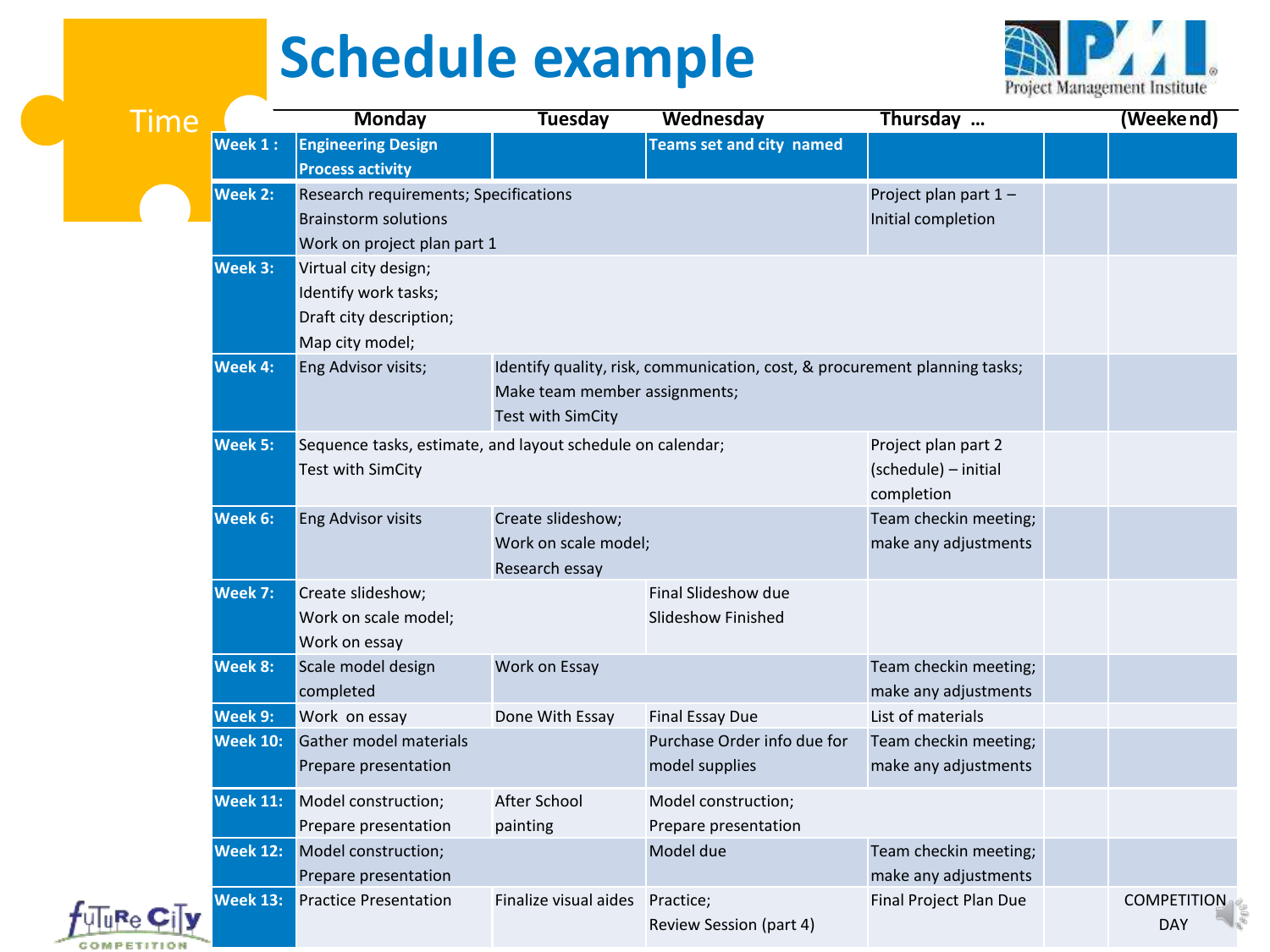

### Your plan is an agreement of how to accomplish your goals.



# **More About Plans**

- Write down your plan
- Compare your plan to your Project Charter (Part 1) and address differences
- Get agreement from stakeholders
	- Sponsors
	- Advisors
	- Project Team
- Measure your project progress against your plan
- Know that your plan will change



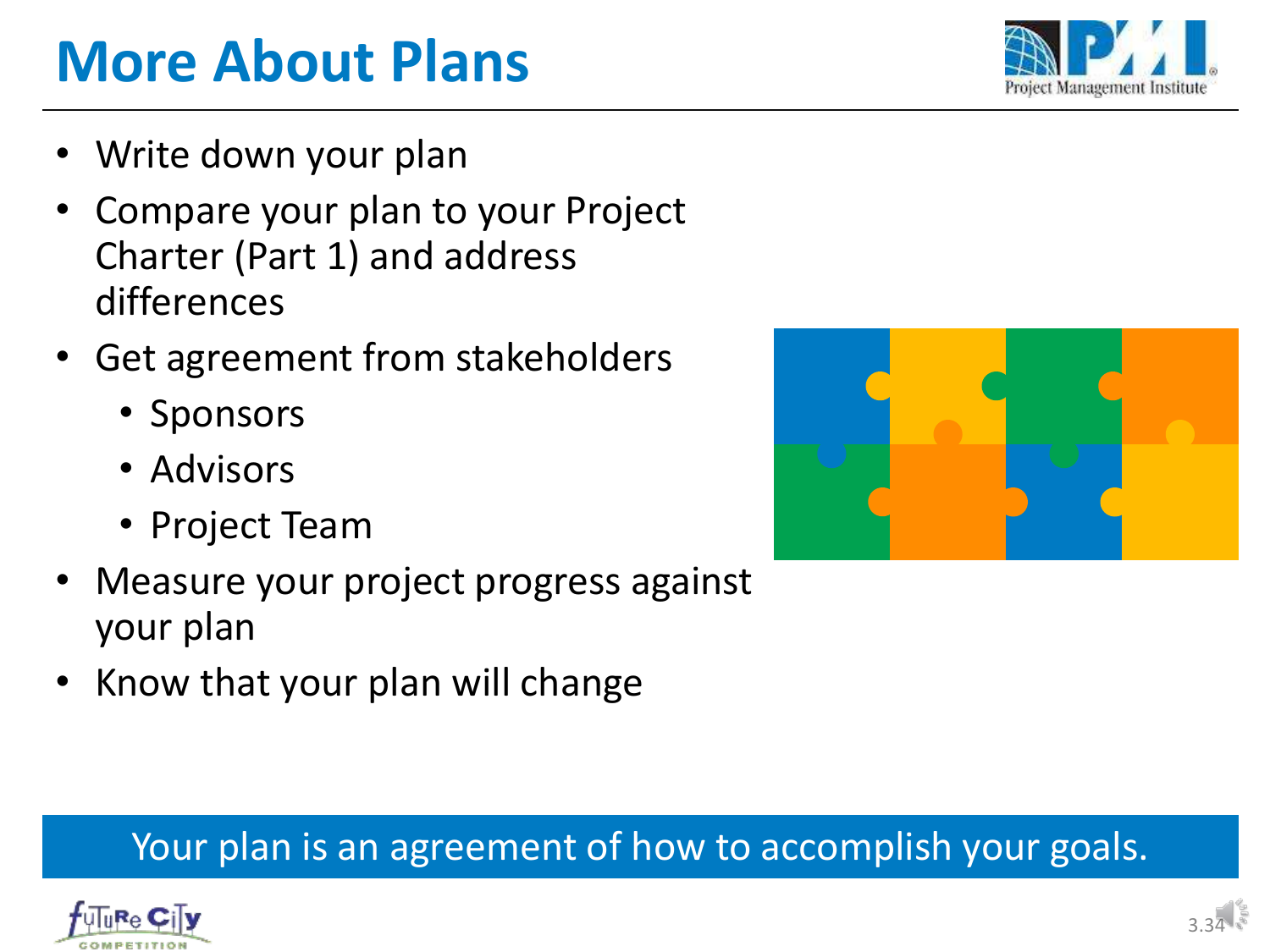### **Plan: Determine How to Do It**





#### An integrated plan shows you how to reach your goals.

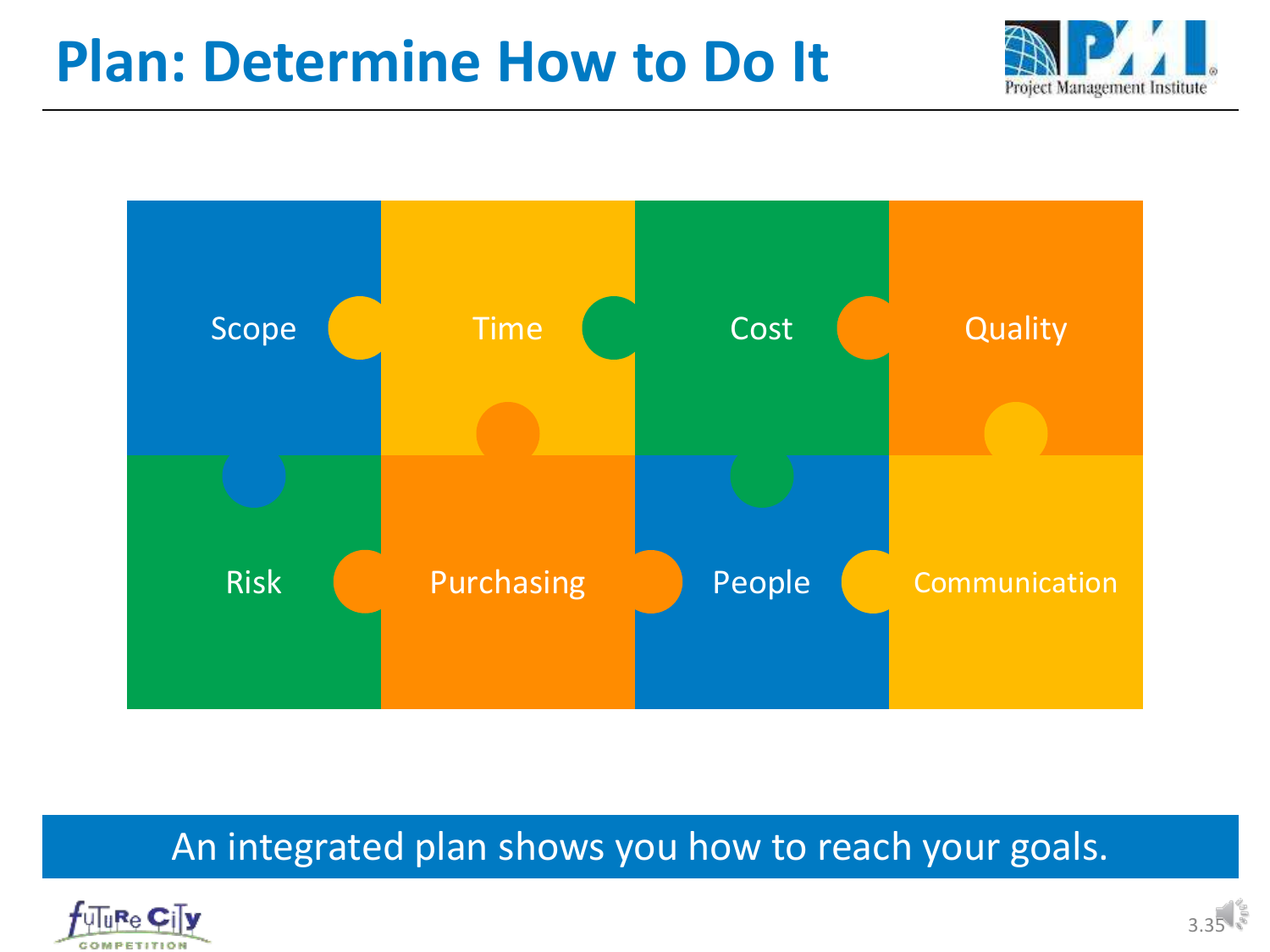### **Execute**





#### Now that you have a plan, follow it.

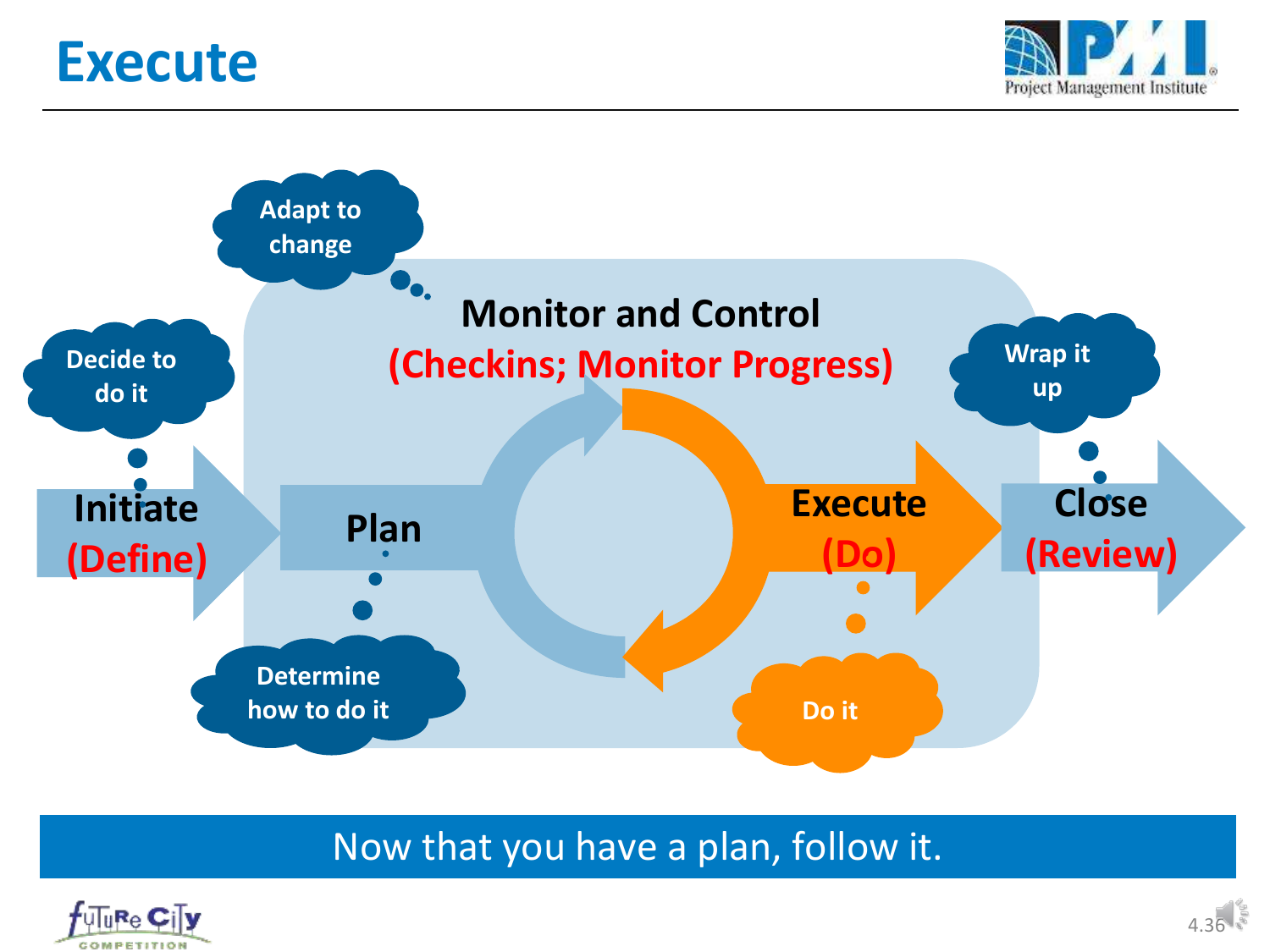# **Execute (Do)**



Follow your Plan

Produce the **Output** 

- Scope of Work
- Time
- Cost
- Quality
- Risk
- Communications
- Project Plan
- City Design
- Virtual City Slideshow
- Model
- Essay
- Presentation

A good plan makes executing easier.

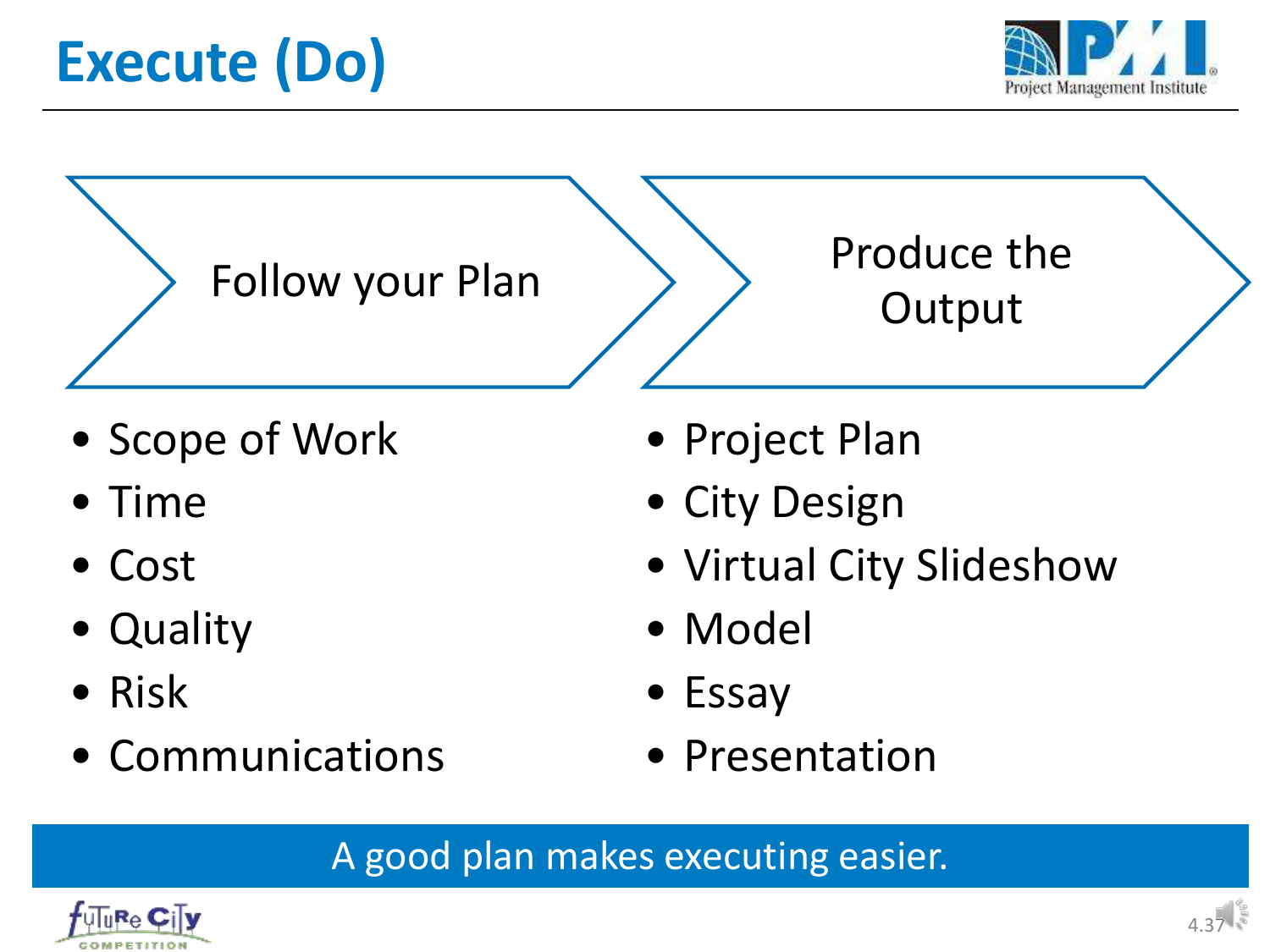## **Execute – Project Manager's Role**



### Project Manager

- Lead the check in sessions Help the team:
	- •Measure progress against the plan
	- Measure quality against the plan
- Make changes to plan when needed to get back on schedule or ensure quality
- Keep team members and stakeholders informed of important decisions and matters

#### The Project Manager coordinates plan for the project.

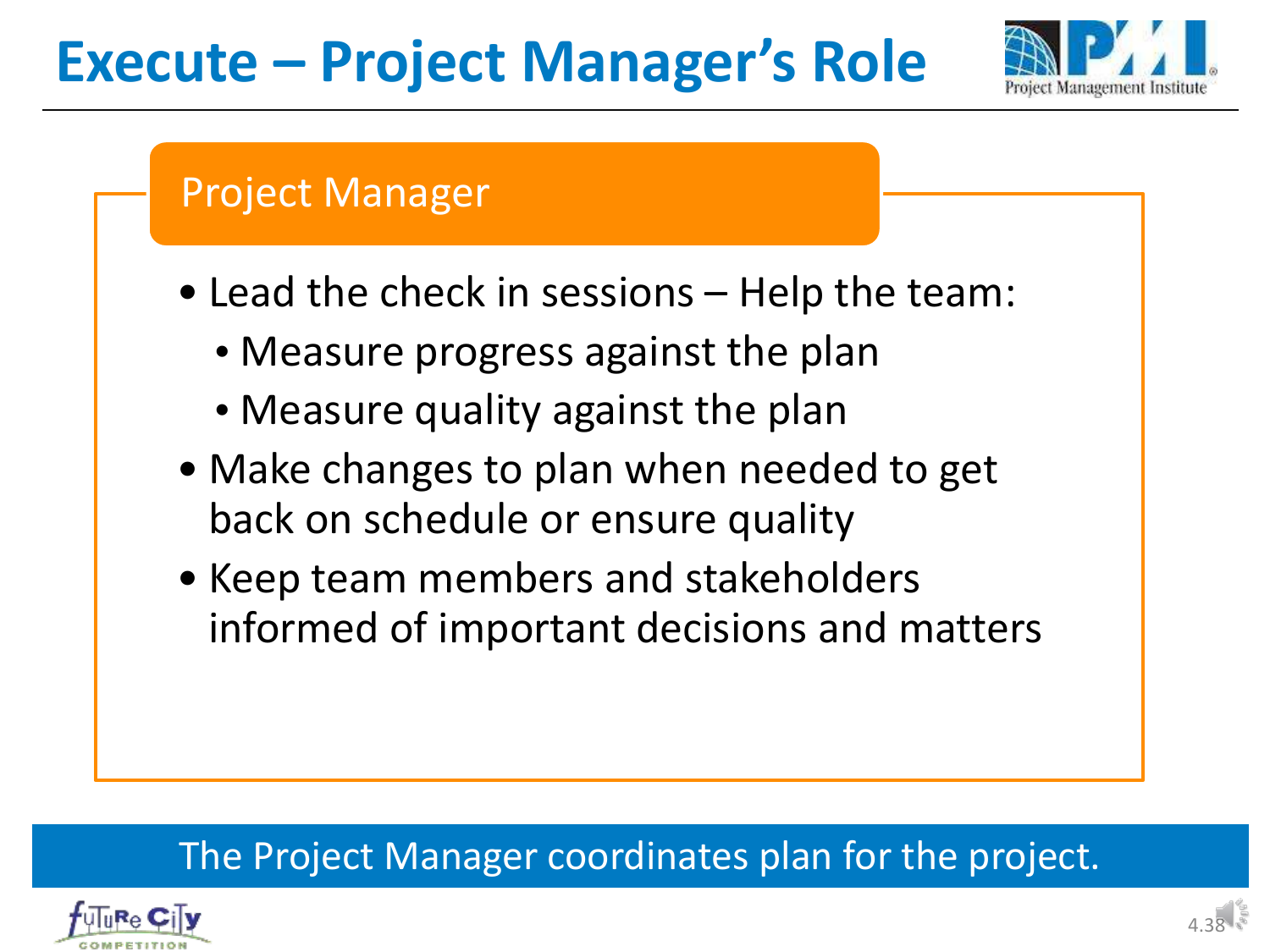### **Monitor and Control – Project Plan**





When things change, adapt.



**Part 3**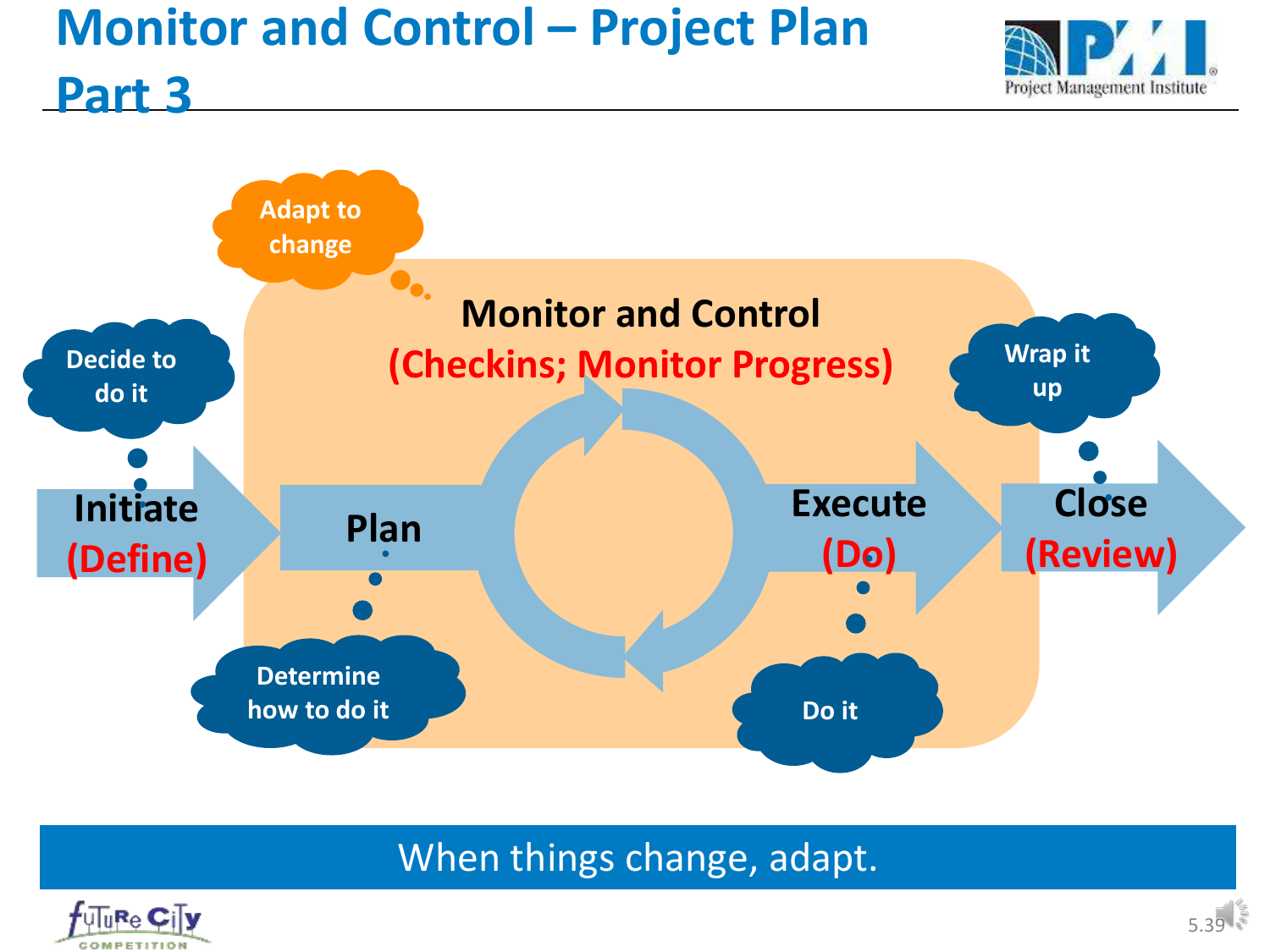## **Recognize Change**





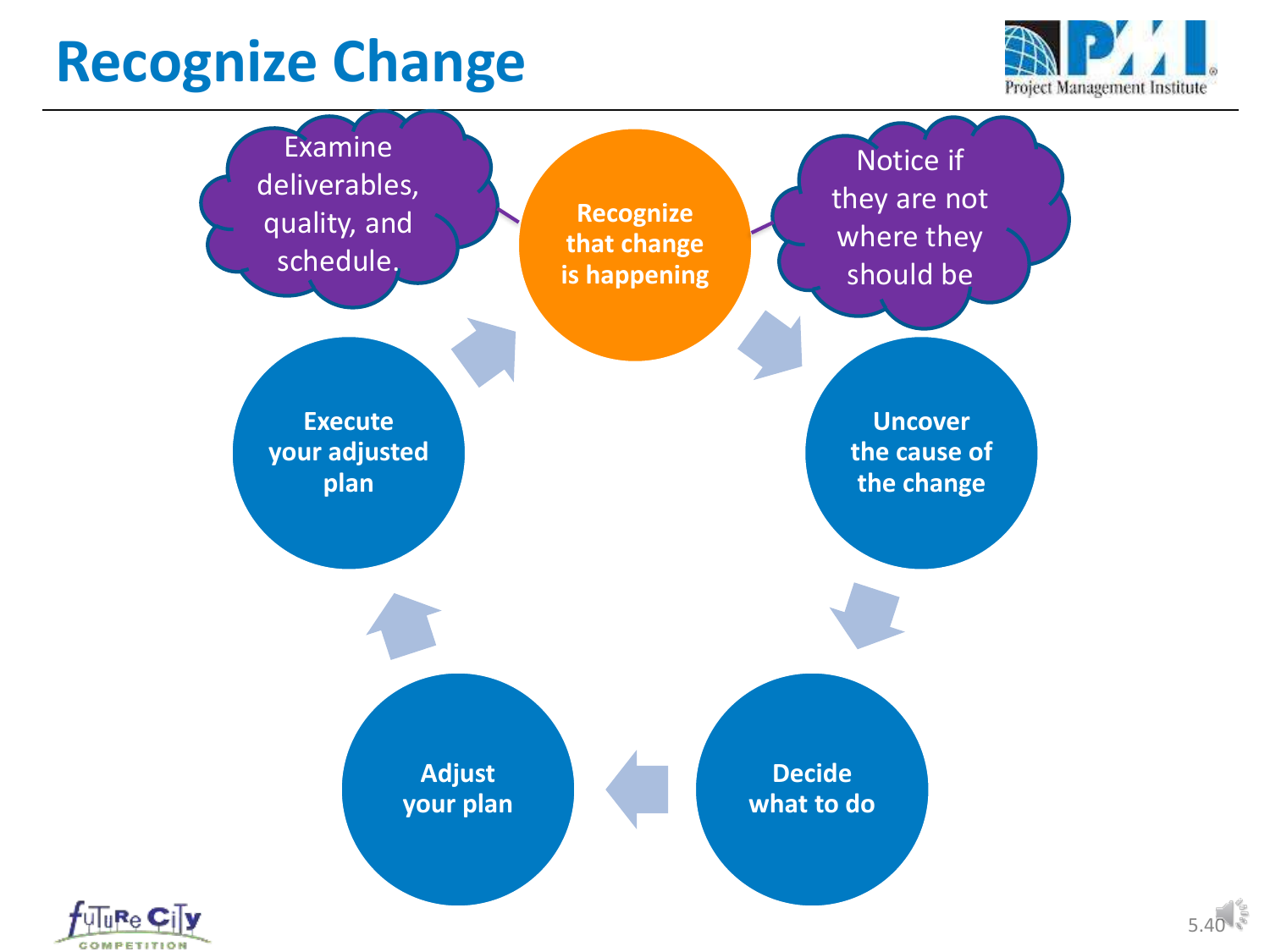### **Uncover the Cause**



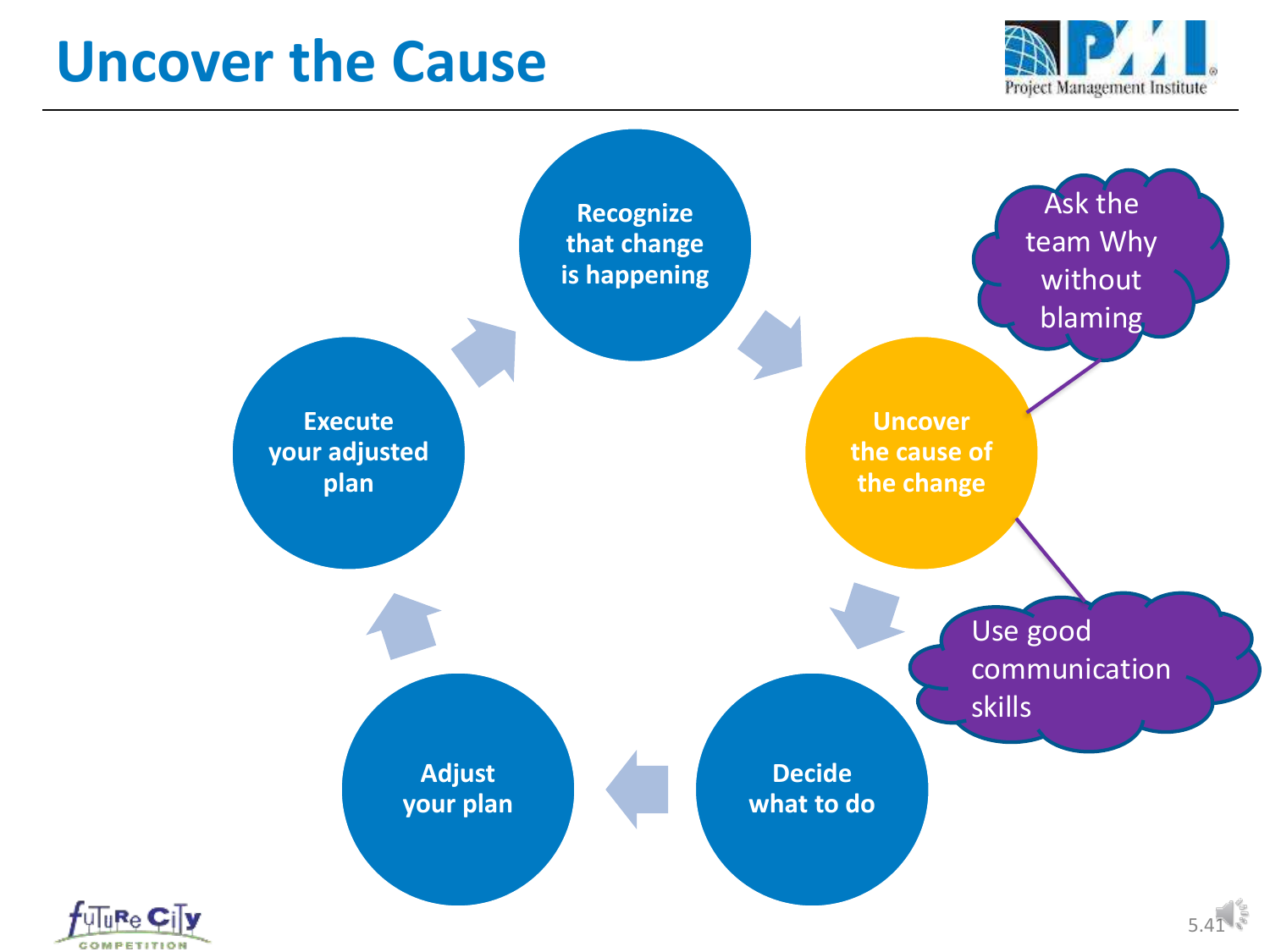### **Decide What to Do**



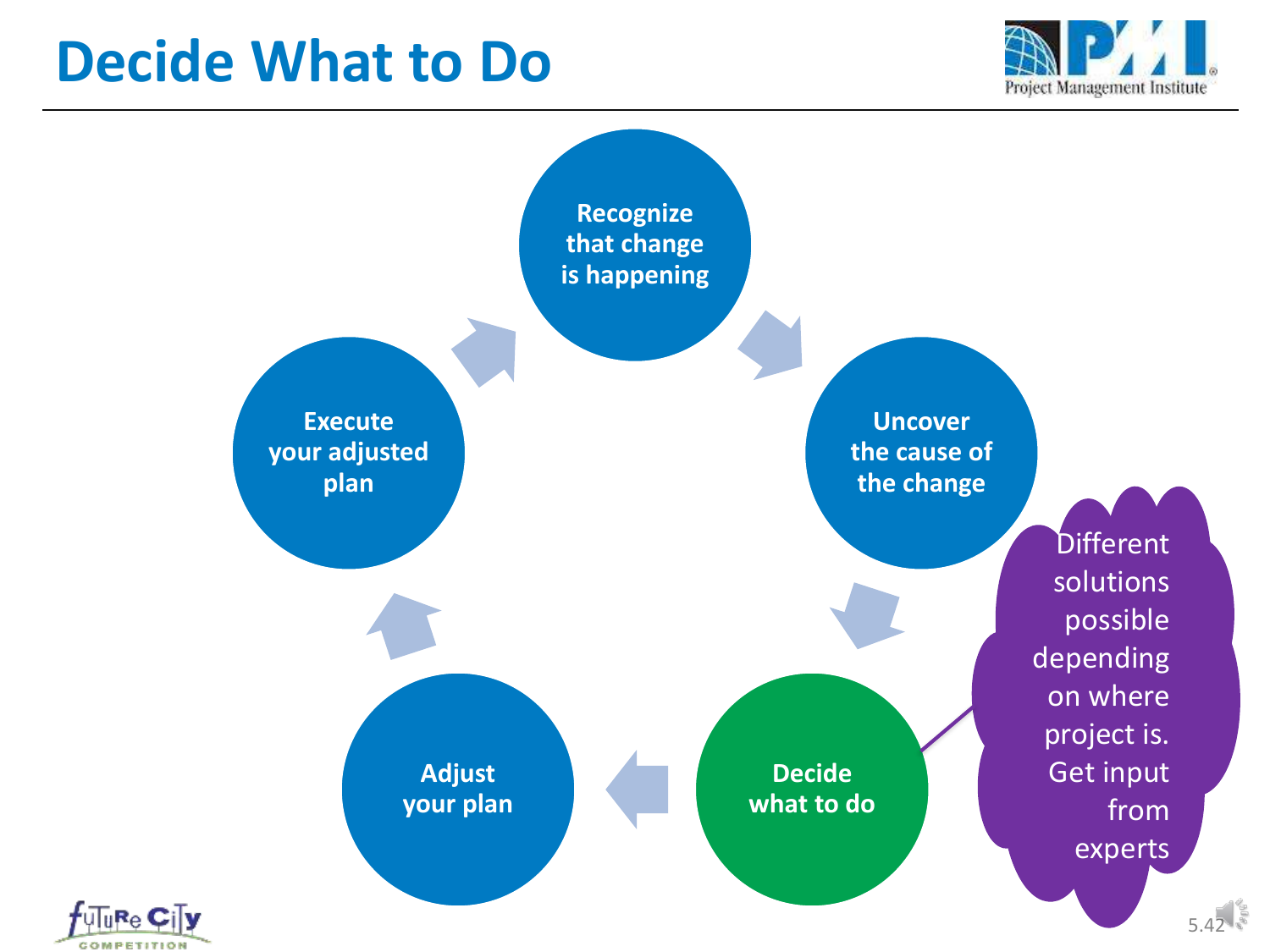### **Adjust Your Plan**



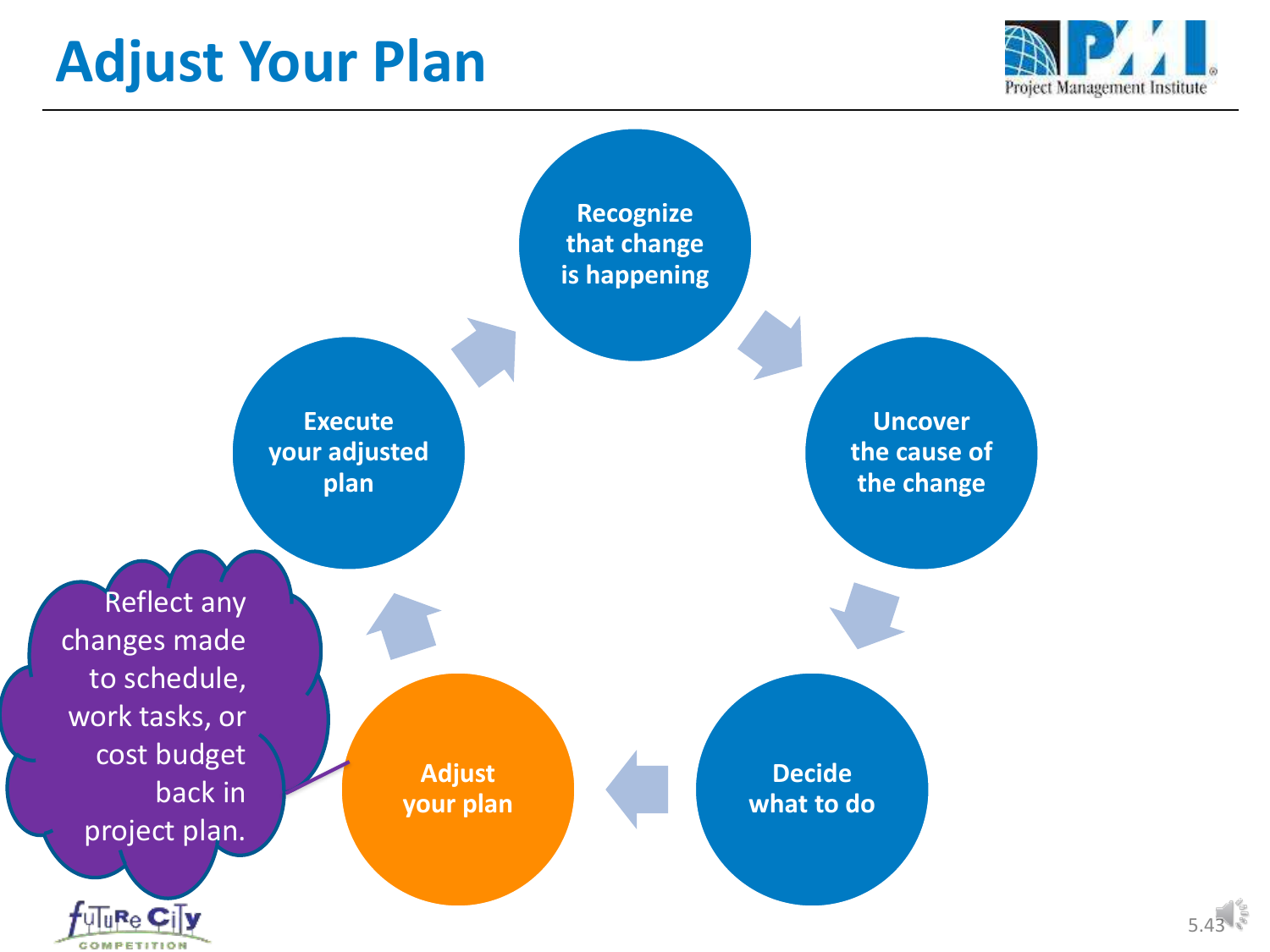## **Execute Your Adjusted Plan**



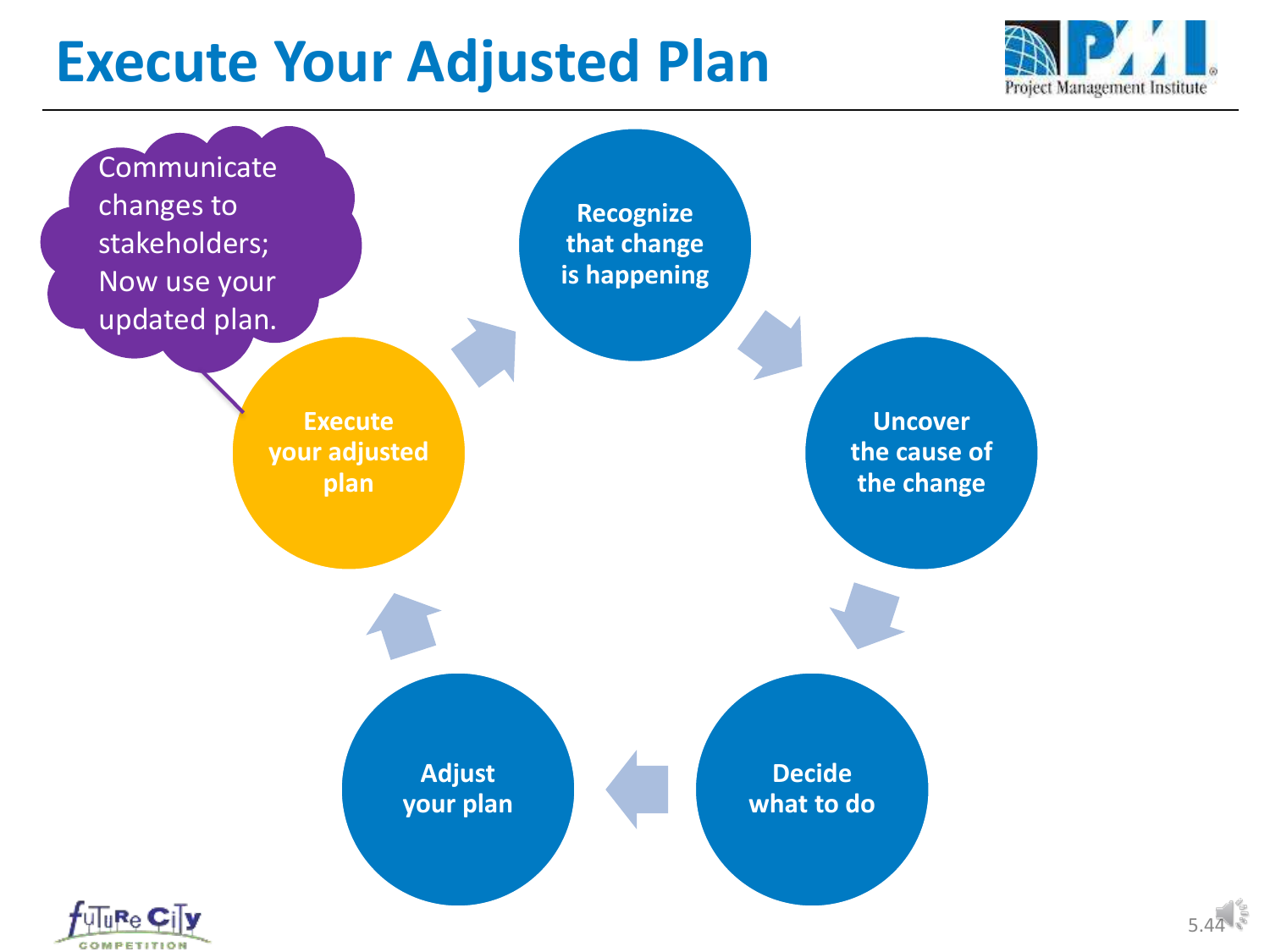## **Check-in Report (Part 3) Example**



| What have you completed recently?  |  |
|------------------------------------|--|
|                                    |  |
|                                    |  |
|                                    |  |
|                                    |  |
|                                    |  |
|                                    |  |
| What are you working on now?       |  |
|                                    |  |
|                                    |  |
|                                    |  |
|                                    |  |
|                                    |  |
| When do you think the current task |  |
| will be done?                      |  |
|                                    |  |
|                                    |  |
|                                    |  |
|                                    |  |
| What do you need to keep your work |  |
| on track?                          |  |
|                                    |  |
|                                    |  |
|                                    |  |
|                                    |  |
|                                    |  |
| <b>Additional Notes</b>            |  |
|                                    |  |
|                                    |  |
|                                    |  |
|                                    |  |
|                                    |  |

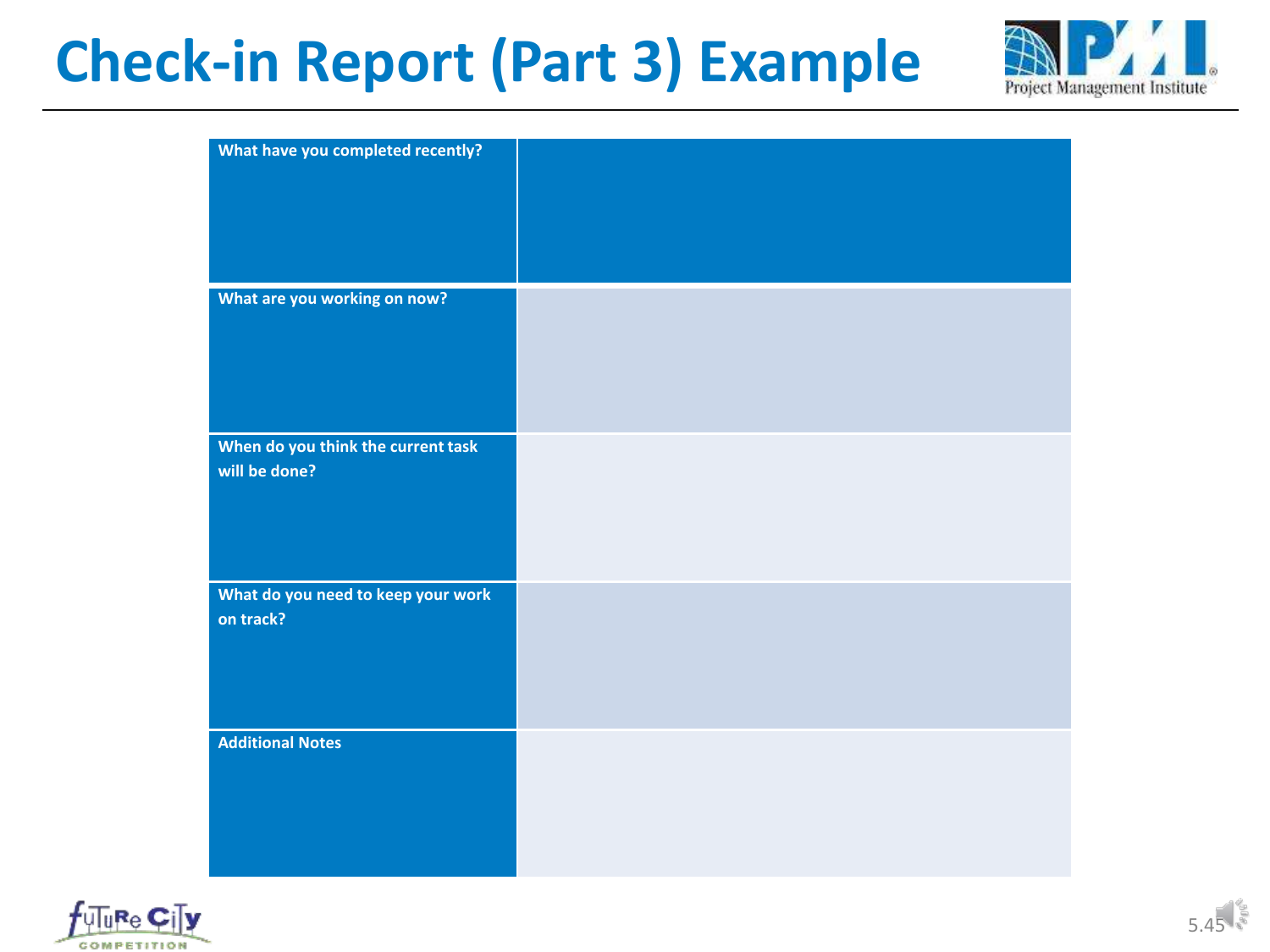## **Close – (Review, Reflect, Share)**





#### Cross the finish line!

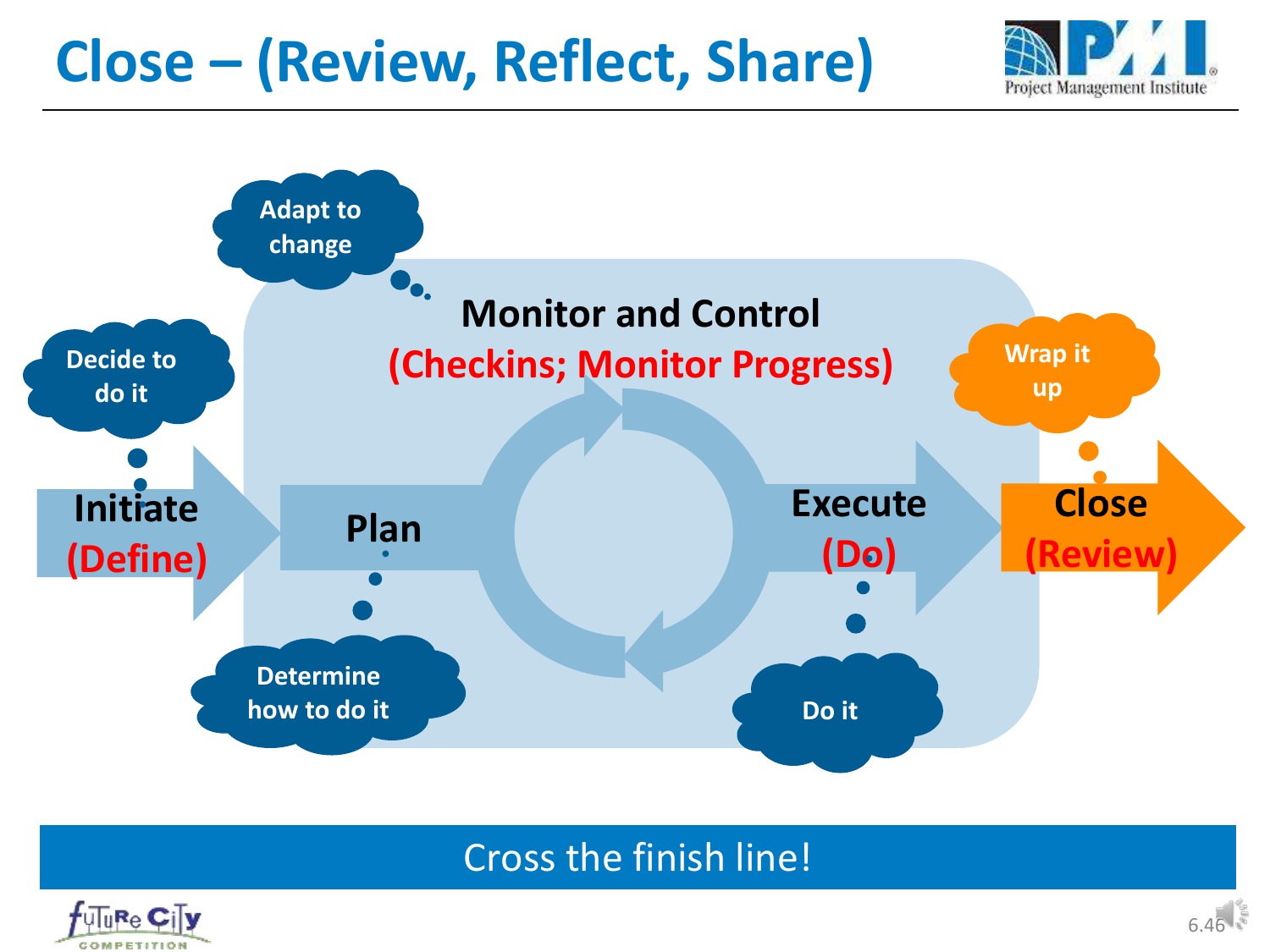## **Close: Lessons Learned**



- Talk to everyone involved and get honest feedback
	- What went well
	- What you could improve next time
	- What you achieved
- Write it down so you remember it for the next project

#### "Those who cannot remember the past are condemned to repeat it" - George Santayana

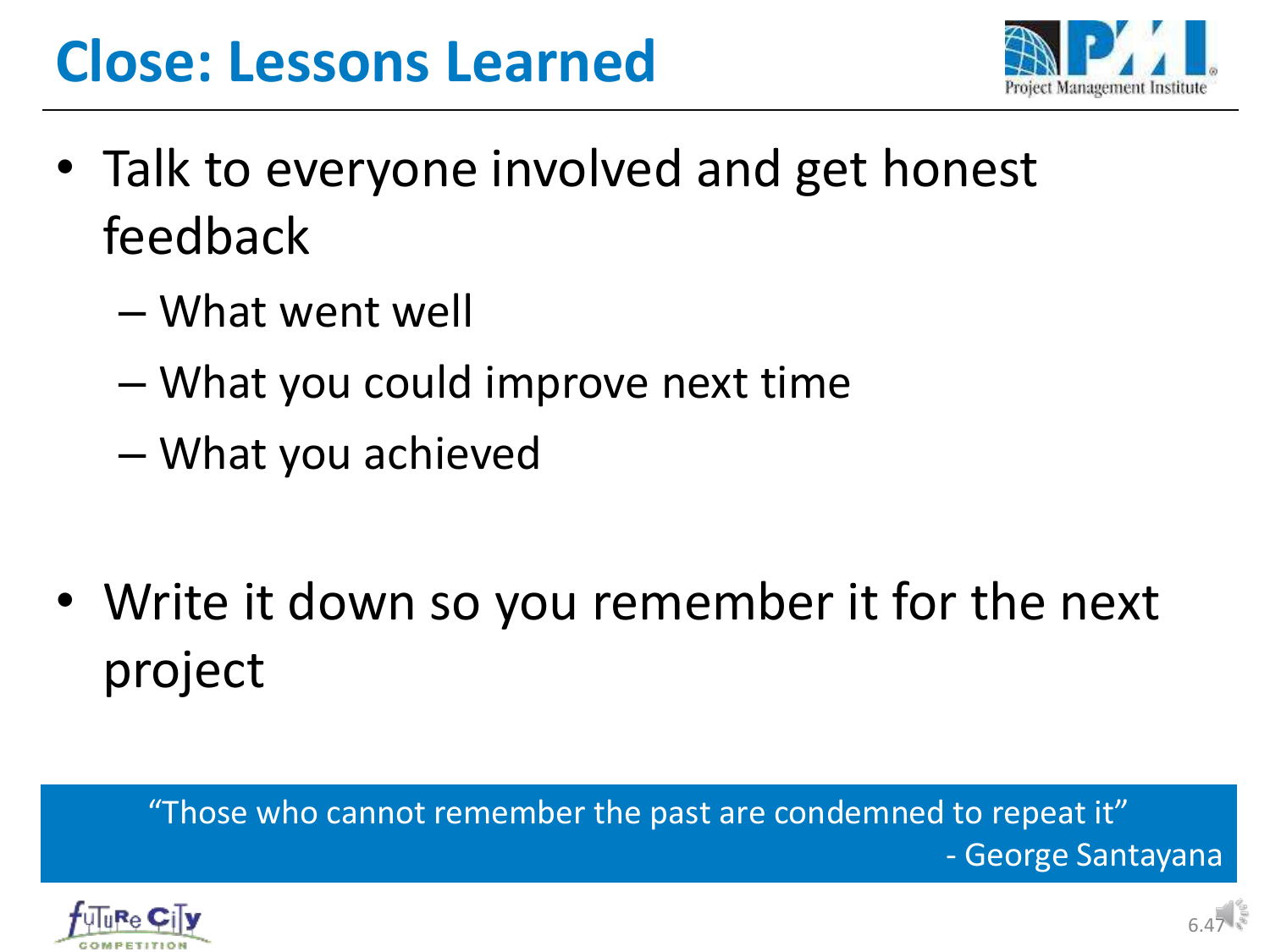

### **TEAM REFLECTION**

**1. Look back at your original project goals from the Define stage.** Did your team fully meet your stated goals for the project? Were there some goals that were met more completely than others?

**2. Look back at your original ideas for your city.** Did any of the ideas change as you went through the process of creating your final city? Describe one way your city changed and why.

**3. Consider your team.** How well did your Future City team work together? What do you know now about being part of a team that you didn't know before?

**4. What was the most valuable experience** you gained from the Future City Competition?

"Those who cannot remember the past are condemned to repeat it" - George Santayana

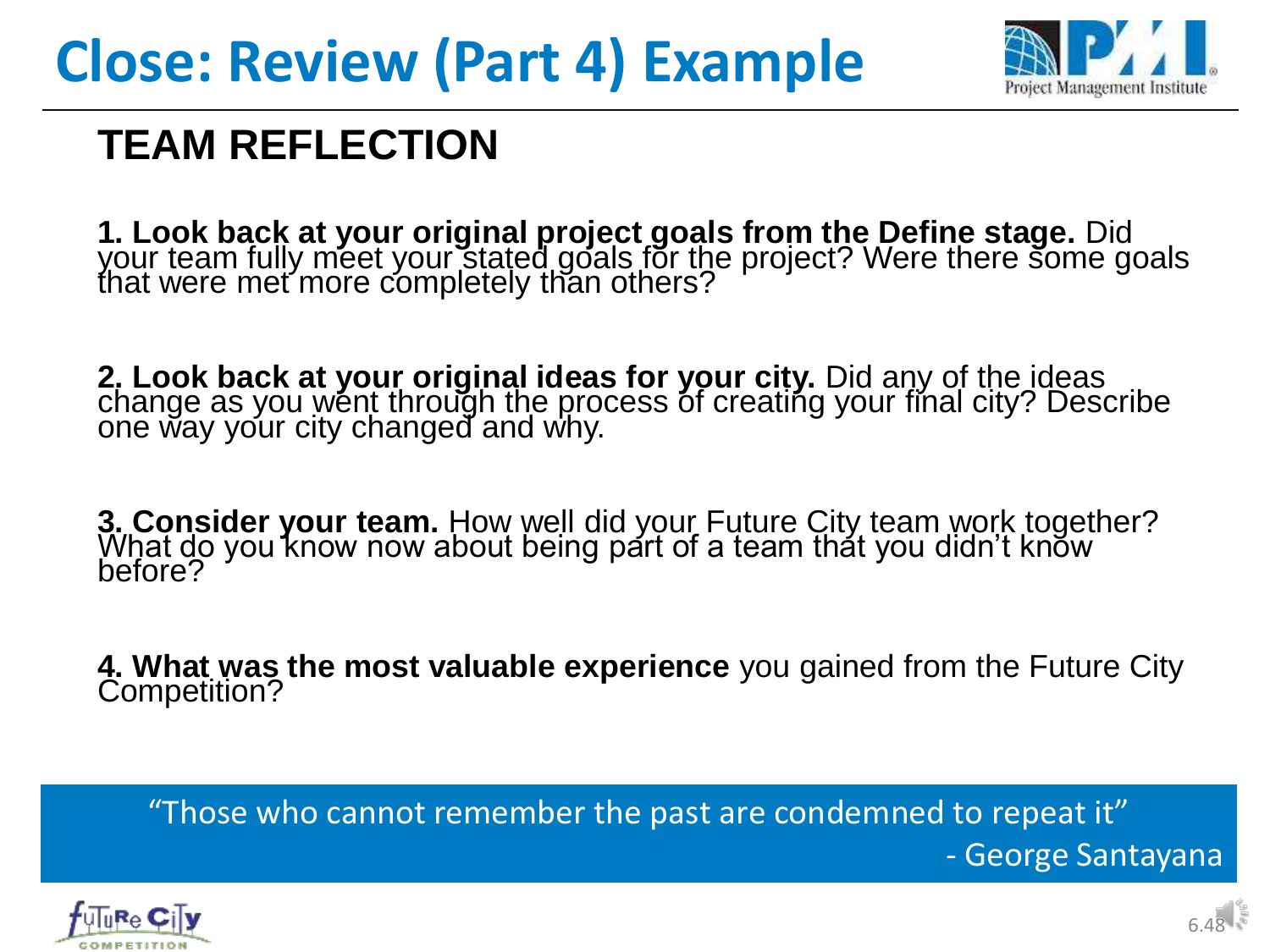# **Close: Wrap It Up**



#### Confirm that the project is finished – By Team

- Make sure that the plan's work is completed
- Make sure that the plan's activities have been done
- Make sure that the plan's outputs are produced

#### Collect records – By Team

- Save records that can help a future project notes, plans, presentations, final essay, designs, etc.
- Gather lessons learned and save them for the future

#### Satisfy stakeholders – By Sponsors / Stakeholders

- Get agreement that everything is finished
- Turn in the project's deliverables on time at the correct locations
- Celebrate and thank everyone!

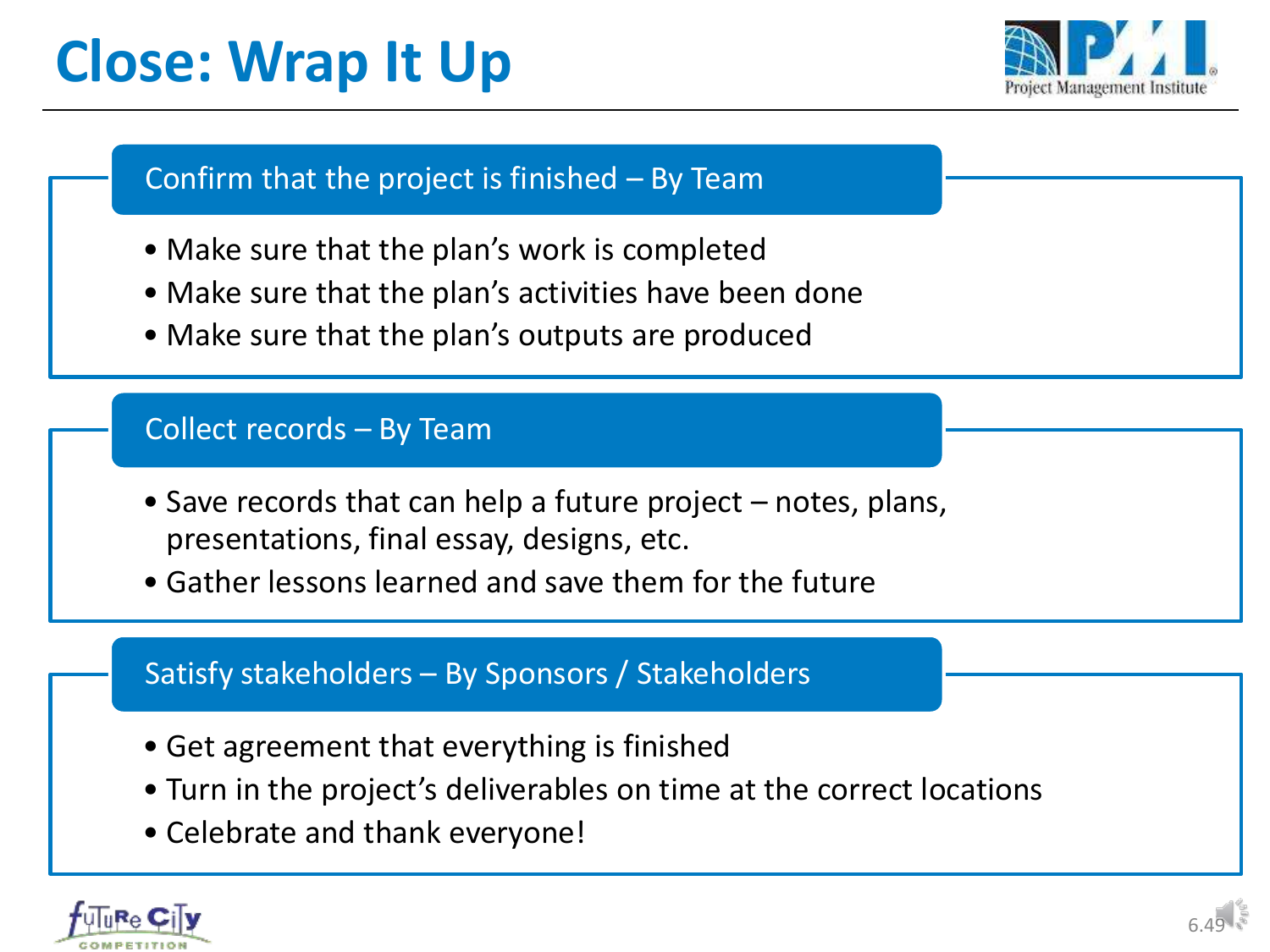## **Summary**





#### **Put it all together.**

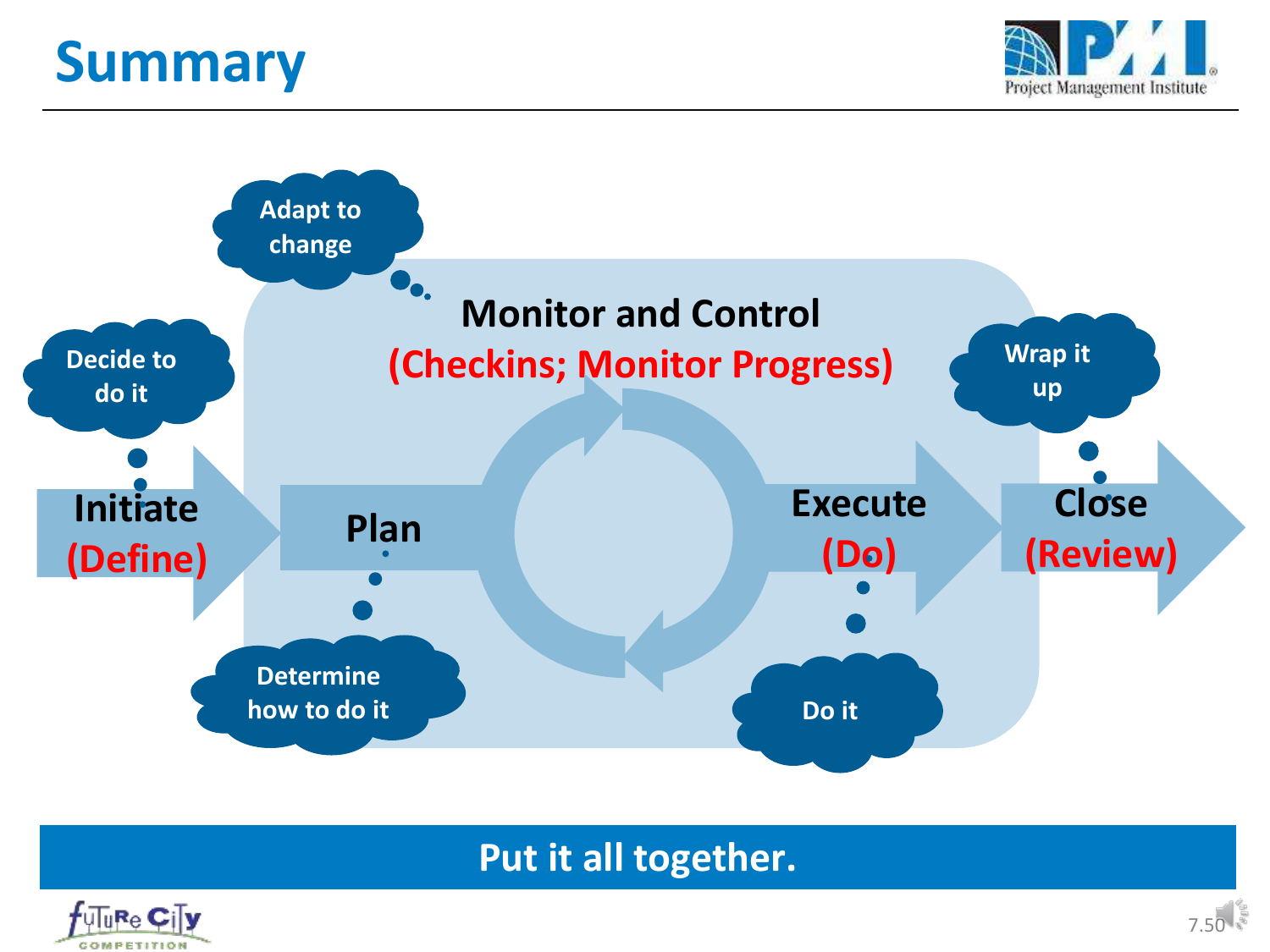### **Initiate: Decide To Do It**





#### **Make sure your project is worth doing.**

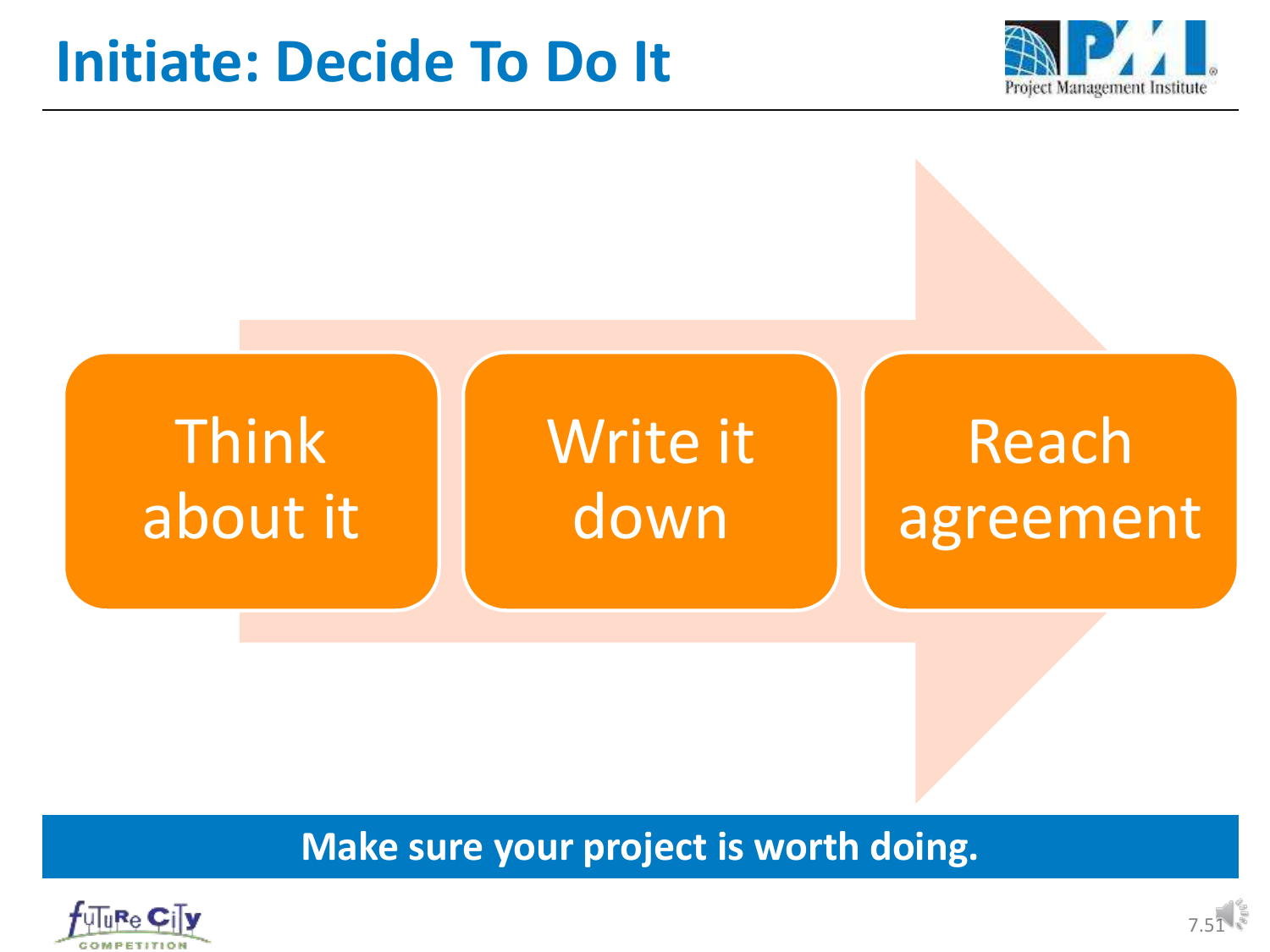### **Plan: Determine How To Do It**





#### **An integrated plan shows you how to reach your goals.**

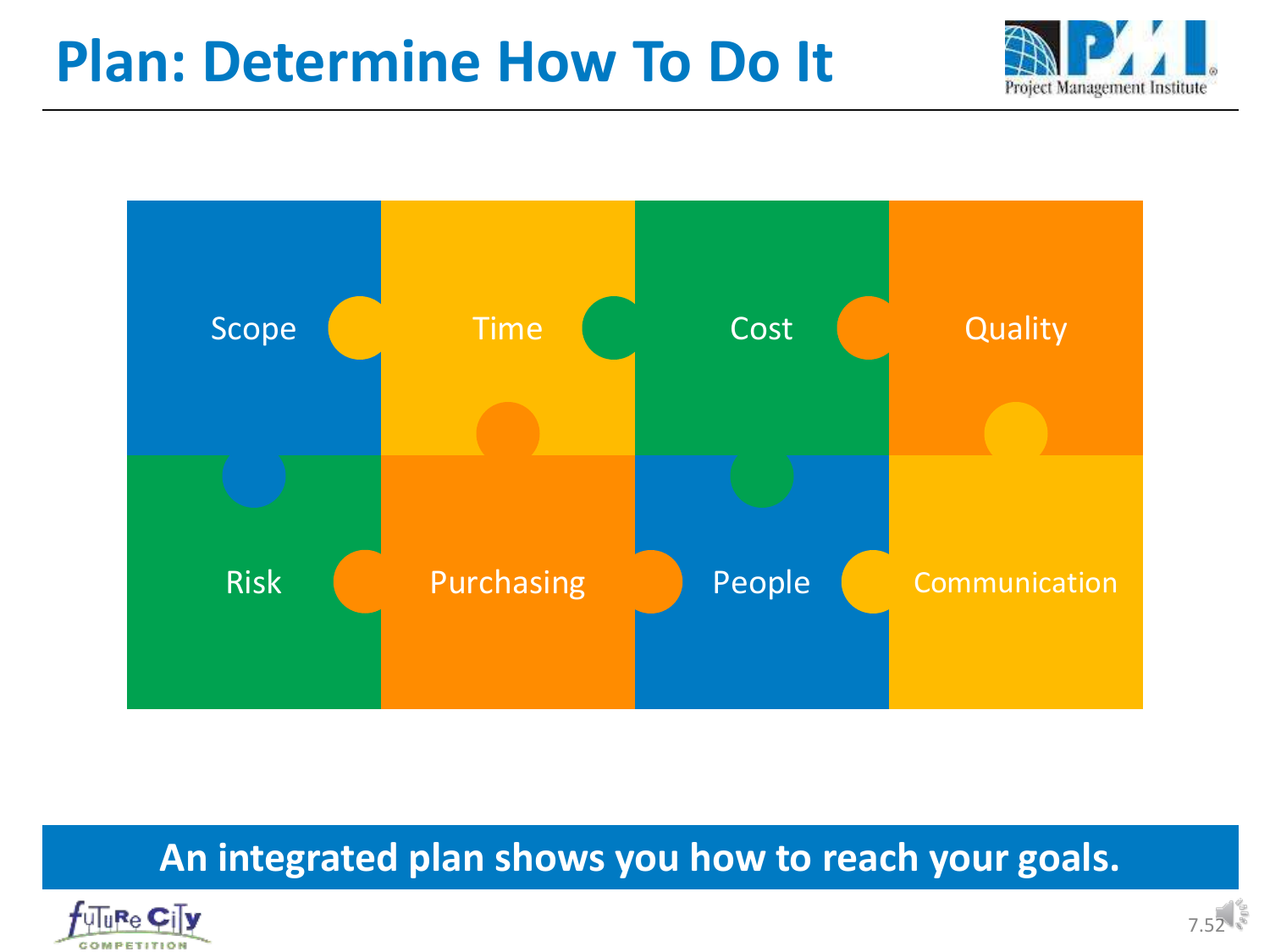### **Execute: Do It**





**A good plan makes executing easier.**

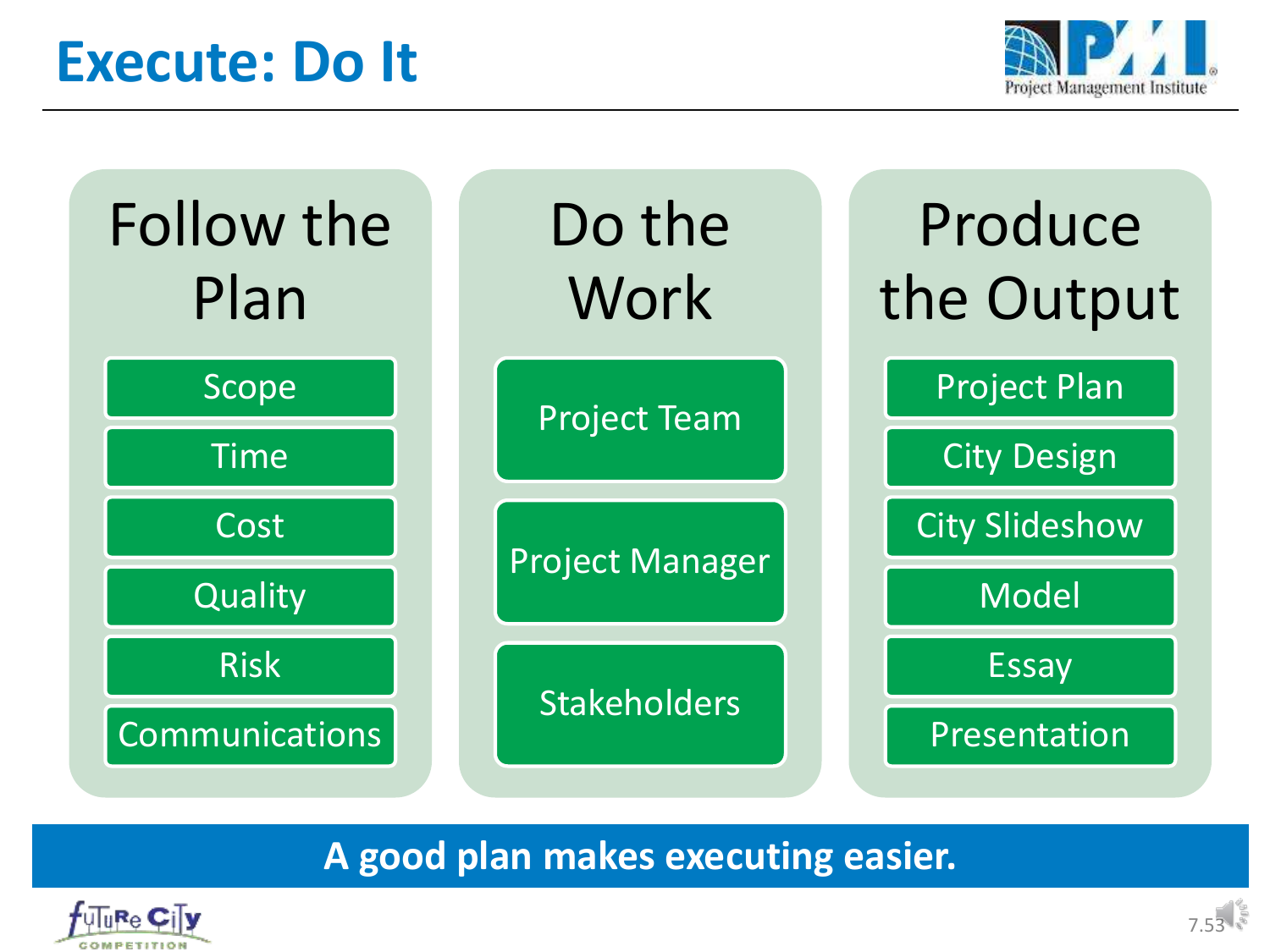## **Monitor and Control**